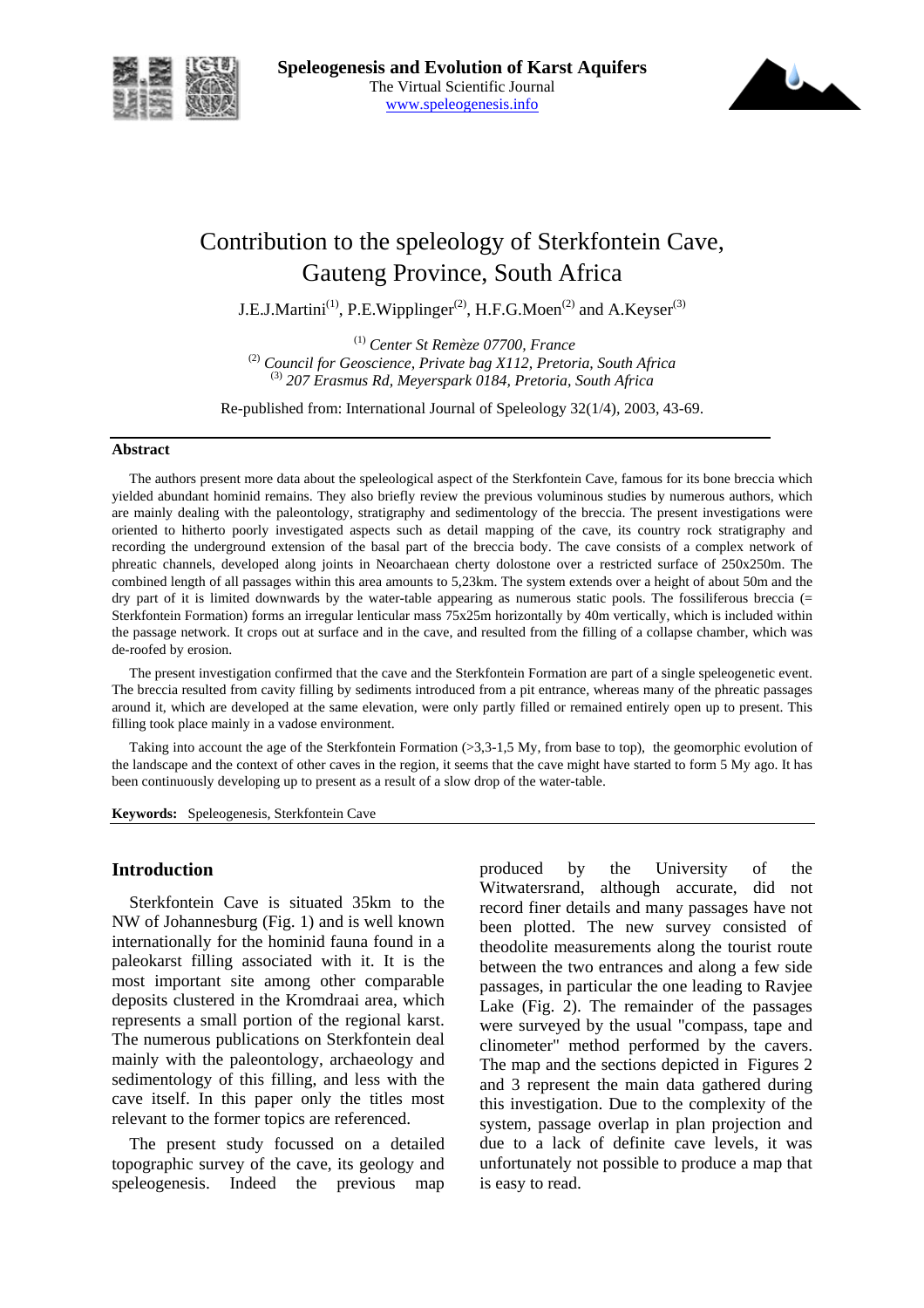

## **History of the discovery, explorations and scientific highlights of the Sterkfontein Cave**

The fossiliferous deposits of cave-fill breccia and flowstone formation deposits in the "Transvaal Dolomite" were first brought to scientific notice at the inaugural meeting of the newly formed Geological Society of South Africa by its first Secretary, David Draper on 8 April 1895 (Draper, 1896). C.K. Brain (1981) is of the opinion that Draper was describing the exposed cave sediments on Sterkfontein Hill.

The actual cave opening was first discovered by Mr. G.Martignalia after a blast. He was mining the Sterkfontein Hill calcite flowstone outcrop in 1896. He termed the opening a "wondergat" (marvelous hole). The cave was immediately explored and was found to be very beautifully decorated by flowstone formations. The beauty of the caves attracted wide interest and articles appeared in both South African and overseas journals.

The spectacular beauty of the cave had come to the attention of several geologists in the former Transvaal Republic. In 1898 Draper stated at a meeting of the Geological Society that he had taken steps to preserve the cave for the benefit of the public by approaching the owners, who appeared to be cooperative. However, the protection of the cave was not to last long and the cave was irreparably damaged between 1918 and 1920. At this time the owner, Mr. E.P. Binet was leasing the cave to a Mr. Nolan. Binet was not prepared to extend the lease on expiry. This greatly infuriated Nolan, who then proceeded to blast the flowstone formations with explosives.

**Fig. 1.** Situation, basic geological and geomorphic data: 1) Kalahari Basin (Upper Cretaceous to Recent sandy sediments); 2) Karoo Basin (Permian shale, sandstone and minor discontinuous tillite at base); 3) Malmani Subgroup (Neoarchean dolostone and chert); 4) other older or younger terrains; 5) escarpment.

During the 1920s the cave was exploited for calcite flowstone by the Glencairn Limestone Company. The operations were managed by Mr. G.W. Barlow, who sent specimens of fossils recovered to various scientists.

In 1935 the already famous Dr. Robert Broom was appointed as paleontologist at the Transvaal Museum in Pretoria. He immediately proceeded with his search for adult hominid remains, which would accord with the famous Taung Child discovered in 1924 by R. A.Dart. He was conducting excavations in the same area (Skurweberg and Gladysvale sites), when students of the University of the Witwatersrand showed him some fossil baboons that had been found at Sterkfontein. Broom immediately made arrangements and visited Sterkfontein on 17th of August 1936 where he discovered a large portion of a skull and intact upper dentition of an adult *Australopithecus* (Broom, 1936). Subsequent regular visits by Broom to Sterkfontein returned a number of other australopithecine fossils as well as a wealth of other mammalian material.

Shortly before World War II in 1939 mining of calcite was curtailed at Sterkfontein due to a drop in the price of lime and with that the paleontological work also came to an end for the duration of the war.

In 1947 Broom, assisted by Dr. J.T Robinson resumed excavations at Sterkfontein using funding arranged by the then Prime Minister of the Union of South Africa, General Jan C. Smuts, who was greatly fascinated by Broom's remarkable discoveries. Soon afterwards the most complete australopithecene skull was blasted out. This skull subsequently became known as Mrs. Ples.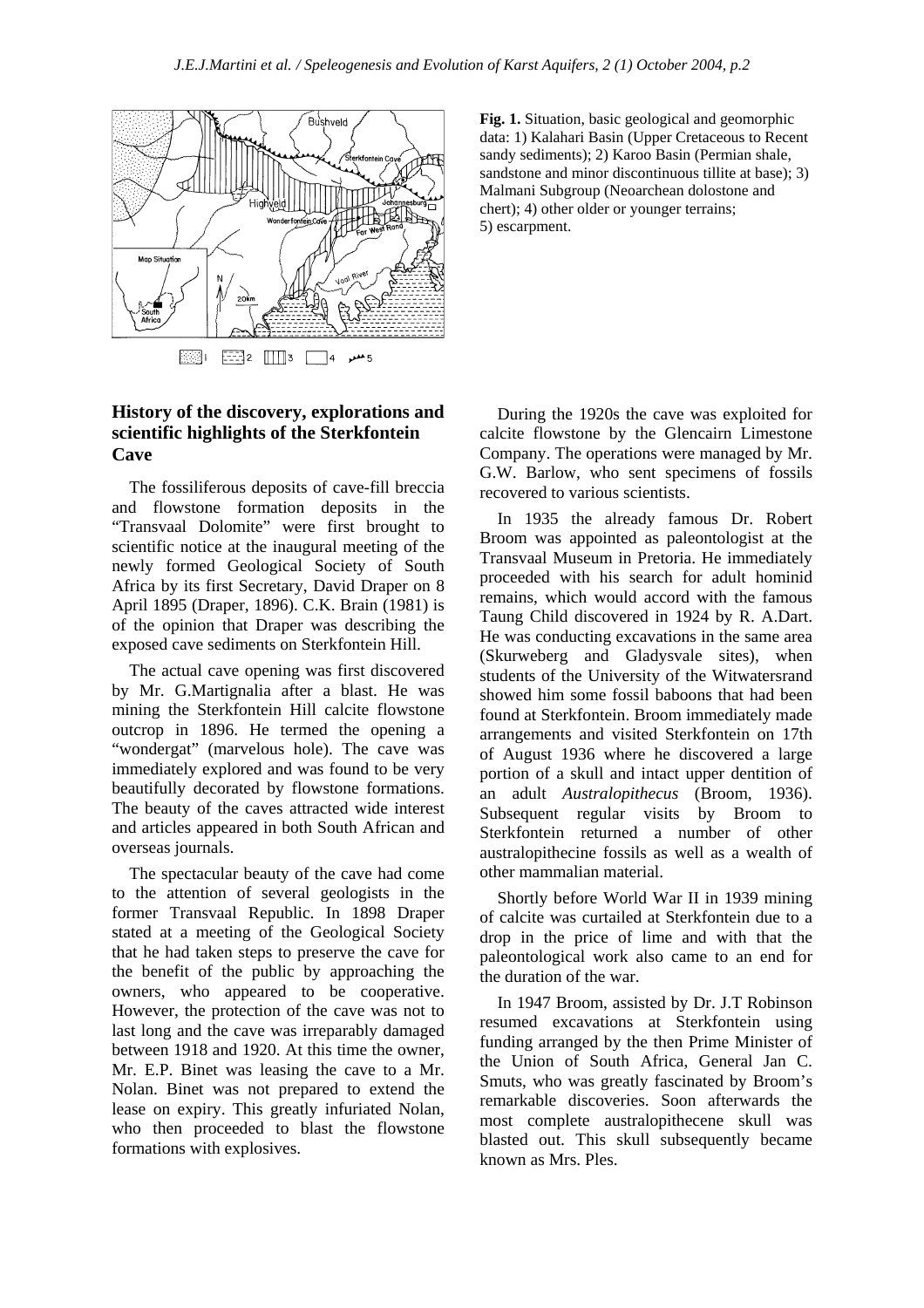

Fig. 2. Map of Sterkfontein Cave. <u>Legend</u>: 1) cavity outline; 2) cavity outline under single overlay; 3) cavity outline under double overlay; 4) scarp and edge of pit in cave; 5) scarp and edge of pit at surface (=entrance); 6) blocks and scree; 7) walls of breccia and boulder blockages; 8) *Australopithecus* skeleton; 9) masonry wall; 10) gates and fences; 11) flight of stairs.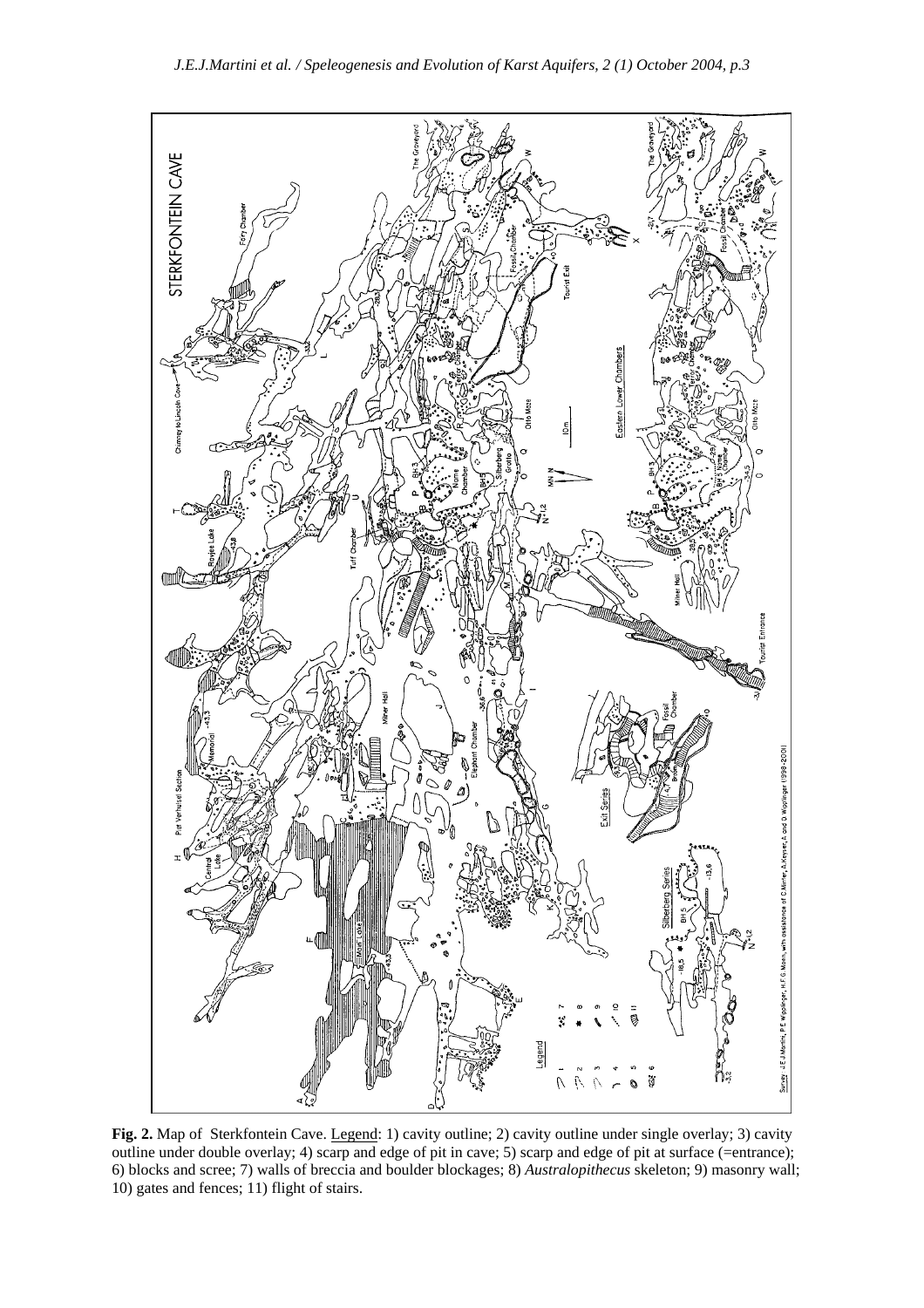Operations at Sterkfontein were again curtailed in 1949 when the digging team was moved to Swartkraans, another hominid deposit nearby.

In 1959 the owners of the farm Sterkfontein donated the 20 morgen containing the Sterkfontein cave to the University of the Witwatersrand and the area became known as the Isaac Edwin Stegman Nature Reserve. Excavations at Sterkfontein resumed in 1966 under the direction of P.V.Tobias and A.R. Hughes and continued with great success under the direction of Tobias and R.J. Clarke up to the present. More than 500 *Australopithecus* specimens have been discovered to date.

The two most spectacular discoveries were:

- 1. 1. A specimen of *Homo habilis* (Stm. 53) found by Hughes in 1976.
- 2. Little Foot some hominid foot bones which were discovered in a box marked baboon postcranial by R.J.Clarke in 1994. He found that the bones fitted together to produce the most complete australopithecene foot known to date. The bones originated in the so-called Silberberg Grotto. In 1997 Clarke decided to search for the remainder of the specimen and sent two technicians with casts of the foot for possible fit to search for the remainder of the fossil in the grotto. Within a day they located the site where the original foot bones had been found. Clarke then commenced to excavate the bones and to everybody's surprise found a near-complete skeleton with a complete skull. This excavation is currently still on-going and the find may represent a new taxon.

Sterkfontein is as yet the richest hominid site in South Africa and has the potential to yield a wealth of fossils to scientists for many years to come.

As far as caving exploration is concerned, it seems that most sections were already known shortly after discovery, as they are easily accessible. This represented a cumulated length of passages amounting to about 2km. In 1984 a diver (P.Verhulsel) disappeared in the Main Lake and was found dead of starvation 6 weeks later, in a chamber hitherto unexplored into which he had emerged (see details in Sefton *et al.,* 1985). During the rescue attempt, the members of the South African Spelaeological Association discovered and surveyed 892m of

new passages. Only minor new sections were found during the survey by the authors, like for instance the Otto Maze (Fig. 2).

Two other caves occur immediately north of Sterkfontein, partly overlapping it: Lincoln and Fault Caves. They were discovered and explored at the same time as Sterkfontein and have been mapped by the University of the Witwatersrand, probably in the early seventies (Wilkinson, 1973). In the same period and later, in 1984, the members of the South African Spelaeological Association discovered new passages in Lincoln Cave. In 1989-90, both Lincoln and Fault Caves were re-surveyed in more detail and visually connected through a narrow, but impenetrable tube (Boshoff *et al.,* 1990). Linking with Sterkfontein had been attempted several times in the past, albeit without success. In April 2001, however, after completion of the project it appeared from the survey that two passages in both caves, overlapping each others, were separated by a floor only a few metres thick. By digging from below in a narrow chimney filled with rubble and then from above, a connection could be established, thus integrating the Lincoln-Fault cave system with Sterkfontein Cave (Fig. 3 and 4).

#### **Geological context**

The Sterkfontein Cave is developed in the Malmani Subgroup of late Archaean age (2,5- 2,6 billion years), which has been deposited in the intracratonic Transvaal Basin (Button 1973). The lithology consists essentially of shallow marine stromatolitic dolostone with a variable amount of chert. The dolomite mineral is typically rich in Fe and Mn (up to 3% combined). Its thickness reaches 1450m in the Sterkfontein area (Eriksson and Truswell, 1974). Based on the abundance of chert, the subgroup has been subdivided into 6 formations. The Oaktree Formation (180m thick) represents the basal unit, characterised by its very chertpoor nature. The overlying unit, the Monte Christo Formation (700m thick) is rich in chert. It has thin but spectacular oolitic beds at its base. Sterkfontein Cave straddles the boundary between the two formations, but Lincoln and Fault caves are entirely hosted by the Monte Christo Formation (Fig. 3). Two stratigraphic markers have been identified in the cave. The first one is a tuff seam, up to 30cm thick,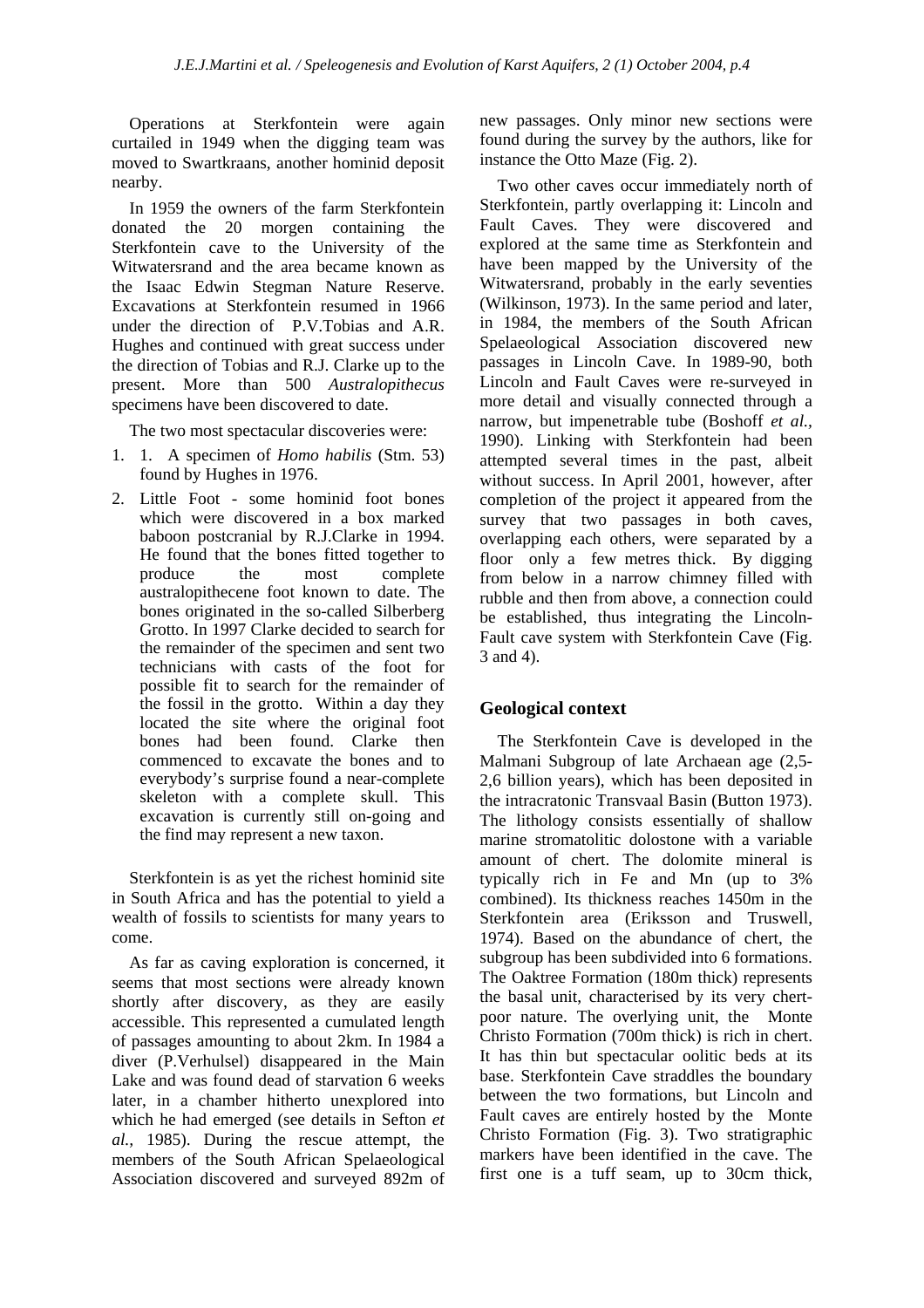

**Fig. 3**. Sections of Sterkfontein Cave. Positions indicated by capital letters on map Fig. 2. Legend: 1) dolostone; 2) chert; 3) calcified old breccia and silt; 4) unconsolidated scree, silt and sand; 5) outline of side passage; 6) flight of stairs; 7) fence or gate.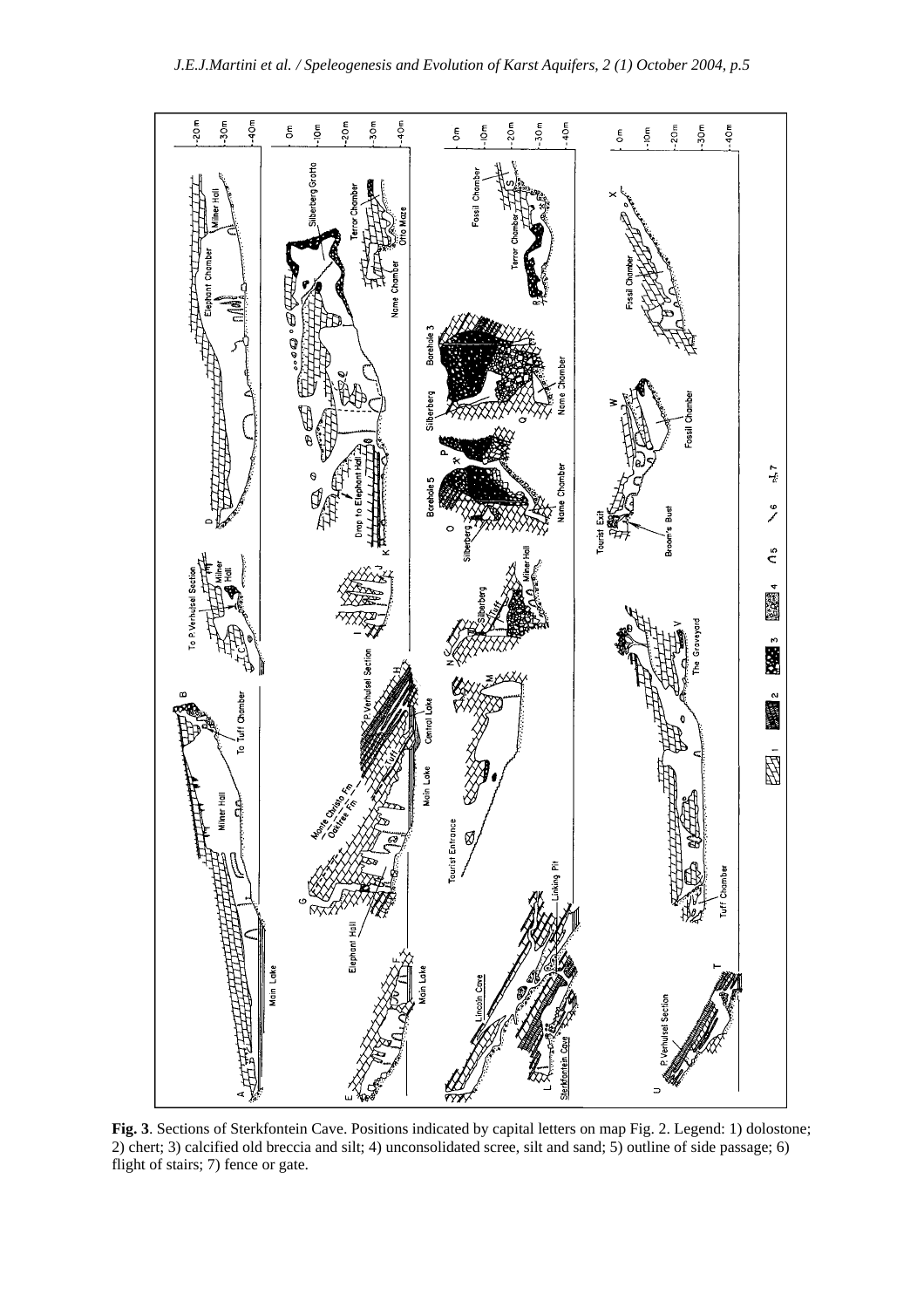

**Fig. 4**. Simplified map of Sterkfontein Cave (grey, overlays and details omitted) and Lincoln-Fault System (black). 1= Lincoln-Fault link; 2= Lincoln-Sterkfontein link. Map of Lincoln-Fault after Boshoff *et al* (1990).

interstratified in the Oaktree dolostone 8-10m below the top of the formation (Fig. 3 and 6). Macroscopically it appears as a pale greenishgrey shale with ghosts of glass shards visible in thin sections. It is widespread throughout the Transvaal Basin and has been successfully used for geochronometric dating (Walraven and Martini, 1995). Another tuff seam, thinner and more sporadically developed, has been indentified a few metres lower down. The second marker is a 4-5m thick chert bed, with minor interstratified dolostone seams, 3-4m above the base of the Monte Christo Formation (Fig. 3).

The strata dip about 30° to the NW. The only significant tectonic feature is represented by a long, subvertical, silicified fault running N-S, skirting the cave system to the East (Wilkinson, 1973). Dolerite dykes and sills are numerous in the area; a sill is developed immediately below Sterkfontein, but has not been observed in the cave.

#### **Geomorphic setting**

The cave entrances are located on top of a small hill (1491m) and 45-50m above a broad valley with a stream flowing to the NE. The scenery is hilly rolling country dissected by valleys, situated in the upper reaches of a zone forming the escarpment separating two natural regions: the Highveld (1500-1600m) in the south, from the Bushveld in the North (1000- 1100). These two regions represent surfaces peneplaned by erosion cycles. The Highveld corresponds more or less to the African Surface, which started to develop after a continental uplift during the Cretaceous, whereas the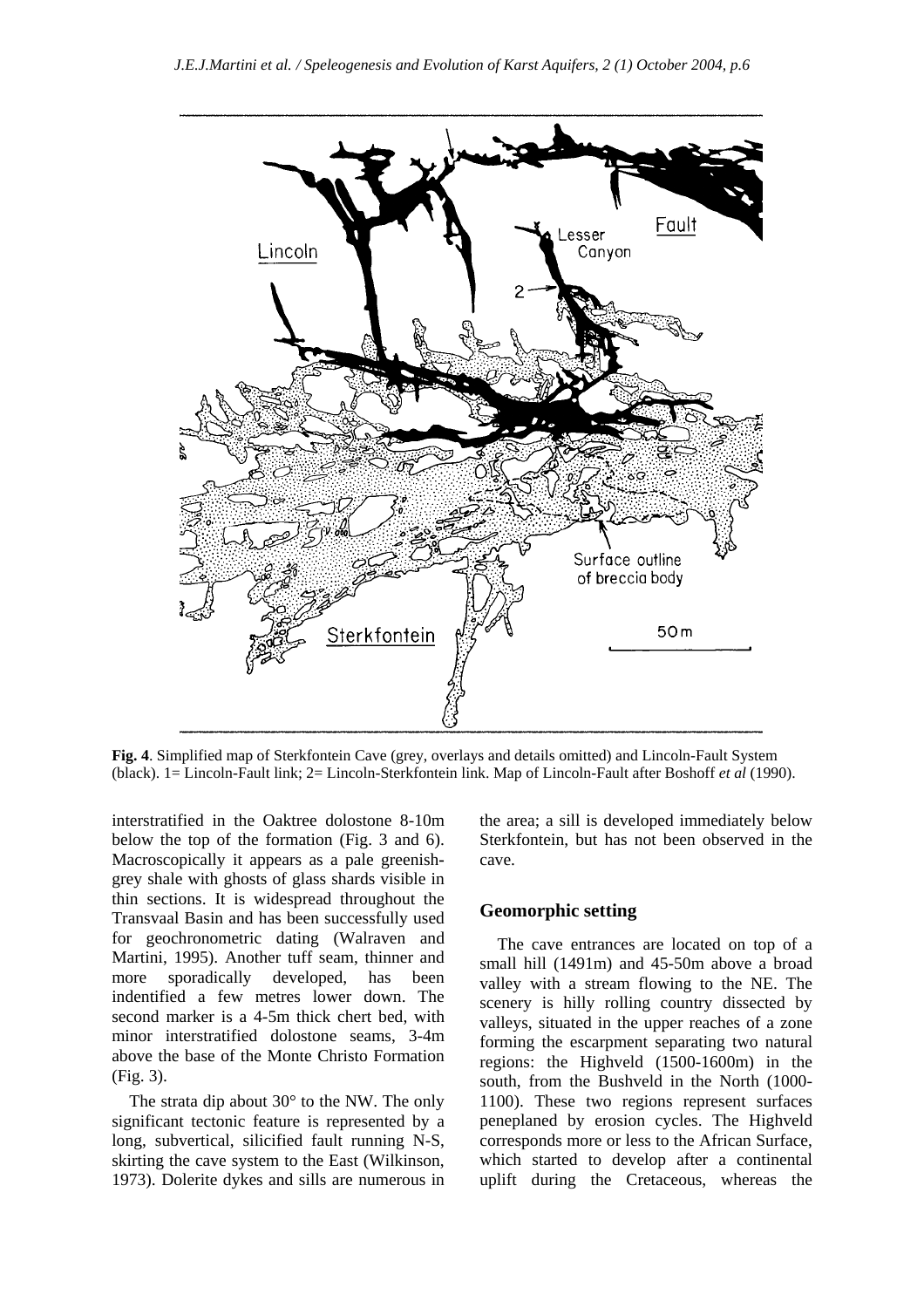Bushveld coincides in part with the Post-African I Surface generated after Early Miocene uplift and south-westwards tilting of the African Surface in the area under consideration (Partridge and Maud, 1987).

Due to the long existence of the African Cycle, the African Surface had been well peneplaned and covered with a thick weathering crust. During the development of the Post-African I Cycle, the African Surface underwent erosion by river systems flowing both to the southwest (to the Atlantic) and to the north (to the Indian Ocean). On the northern system the erosion was more aggressive, with the development of an escarpment incising the Highveld. The southwestern erosion was more moderate resulting in the formation of a lowrelief landscape not associated with an escarpment as spectacular as in the northern case. This suggests that the renewal of erosion was mainly the result of an increase of the talweg gradient of the African Surface by tilting of the peneplain. This led to widespread degradation of the latter surface. 200km to the west, both surfaces merge into the Kalahari Basin. Here sedimentation dominates over erosion (Fig. 1).

About 1km to the north of the cave, the flat bottom of the valley has been incised by a stream down to a depth of 8m (Robinson, 1962: Wilkinson, 1973), leaving gravel terraces on both sides. This entrenchment is possibly due to a recent erosion renewal.

# **Generalities on the karst of the Transvaal basin**

It is necessary to summarize the nature of the regional karst as it differs from the classic models. One characteristic is the deficiency in surface features like doline, polje, swallowholes and disappearance of the surficial fluvial network. The latter morphology is only observed, although it is not spectacular, on the very flat plateaus of the southwestern quarter of the basin (Martini and Kavalieris 1976, Marker 1980). Elsewhere the dendritic network of streams is always well developed. The residual cover can be very thick, in places exceeding 100m. This is as a result of the large percentage of insoluble impurities in the dolostone (Brink and Partridge, 1965; Brink 1979).

In contrast with the deficiency of surface karst morphology, caves are well developed. They are of the hyperphreatic type, forming generally labyrinthic networks of passages which are controlled by joints, or broad flat chambers, the result of the dissolution of chertfree beds sandwiched between cherty dolostone (Martini and Kavalieris 1976). Chambers formed by ceiling breakdown after excessive dissolution are also common. The caves do not seem to form well integrated systems, but rather develop open channels only in zones where the dissolution for some reason was more intense. The latter characteristic is suggested among others by the restricted extension of the cave systems: the most remote places are not more than a few hundreds metres distant from the entrances, whereas the cumulated lengths of all passages may be over 10km.

The flow of ground-water through the karst is very slow and where the water-table is reached it forms pools that are apparently static. Perennial underground streams are practically absent. According to measurements of the karst porosity, speleogenesis is maximal just under the water-table, amounting to several per cent, and decreases rapidly deeper (Enslin and Kriel, 1969). Penetrable caves still occur occasionally at greater depth, however, for instance at 79m below the water-table, as observed by exploration after artificial de-watering of aquifers (Moen and Martini, 1996). An important and well documented characteristic of the karst aquifer of the Transvaal Basin is its subdivision into compartments, separated by impervious subvertical dykes of dolerite and syenite, as well as by silicified faults.

Two types of detrital cave sediments may be distinguished. In the deep parts, not directly influenced by the surface, sedimentation is minimal and limited to autochtonous material. The reason is that the phreatic flow is too slow to transport particulate material. The sediments consist of chert debris and dark-brown wad pellets detached from the ceiling and the walls, and having accumulated on the floor. The material known as wad is the residue left in a quiet phreatic environment after incongruent dissolution of dolomite, which releases Mn and Fe oxides. During this process, these oxides concentrate on the crystal junctions. As a result, after complete disappearance of the carbonate, these oxides form a micro-boxwork pseudomorphing the dolostone texture (Martini and Kavalieris, 1976). When a cavity "bursts" up to the surface, by ceiling breakdown or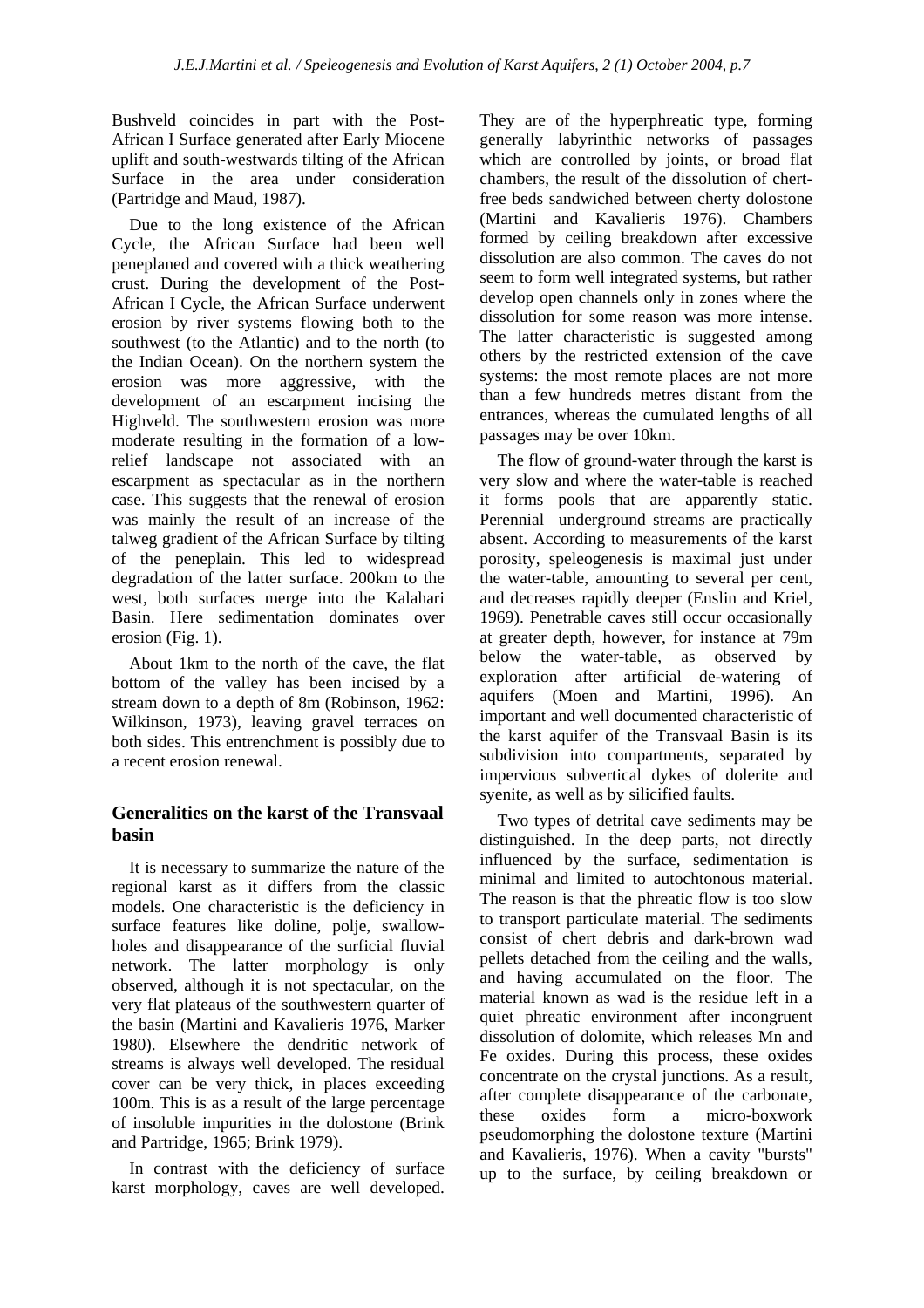

**Fig. 5**. Tourist Exit and bust of Broom contemplating an *Australopithecus* skull.



**Fig. 6**. 25cm thick tuff seam, dipping to the left, base on top hard hat. In Tuff Chamber.

suffosion through the residual cover, alluvials are introduced into the caves by occasional floods during storms. Most often, these alluvials consist of chert fragments, reddish silt and sand eroded from surface soils.

## **Description of the cave**

Sterkfontein is a three-dimensional hyperphreatic maze of fissure passages typical of the karst of the Transvaal basin. Its 25 entrances are the result of the intersection of phreatic channels by the surface. These passages retain the same morphology down to below the

water-table, i.e. over an elevation of about 50m (Fig. 2 to 4). The cave system is restricted to a 200x250x50m volume. However, the cumulative passage development of Sterkfontein, including Lincoln Cave, amounts to 4,73km. This figure increases to 5,23km if Fault Cave is added, although it is not yet conventionally linked to the system, as only visual connection was achieved. Mining of calcite did not considerably alter the morphology of the passages, except in the Silberberg Grotto. Here a particularly voluminous stalagmite and a flowstone sheet (the "Boss") have been removed. This suggests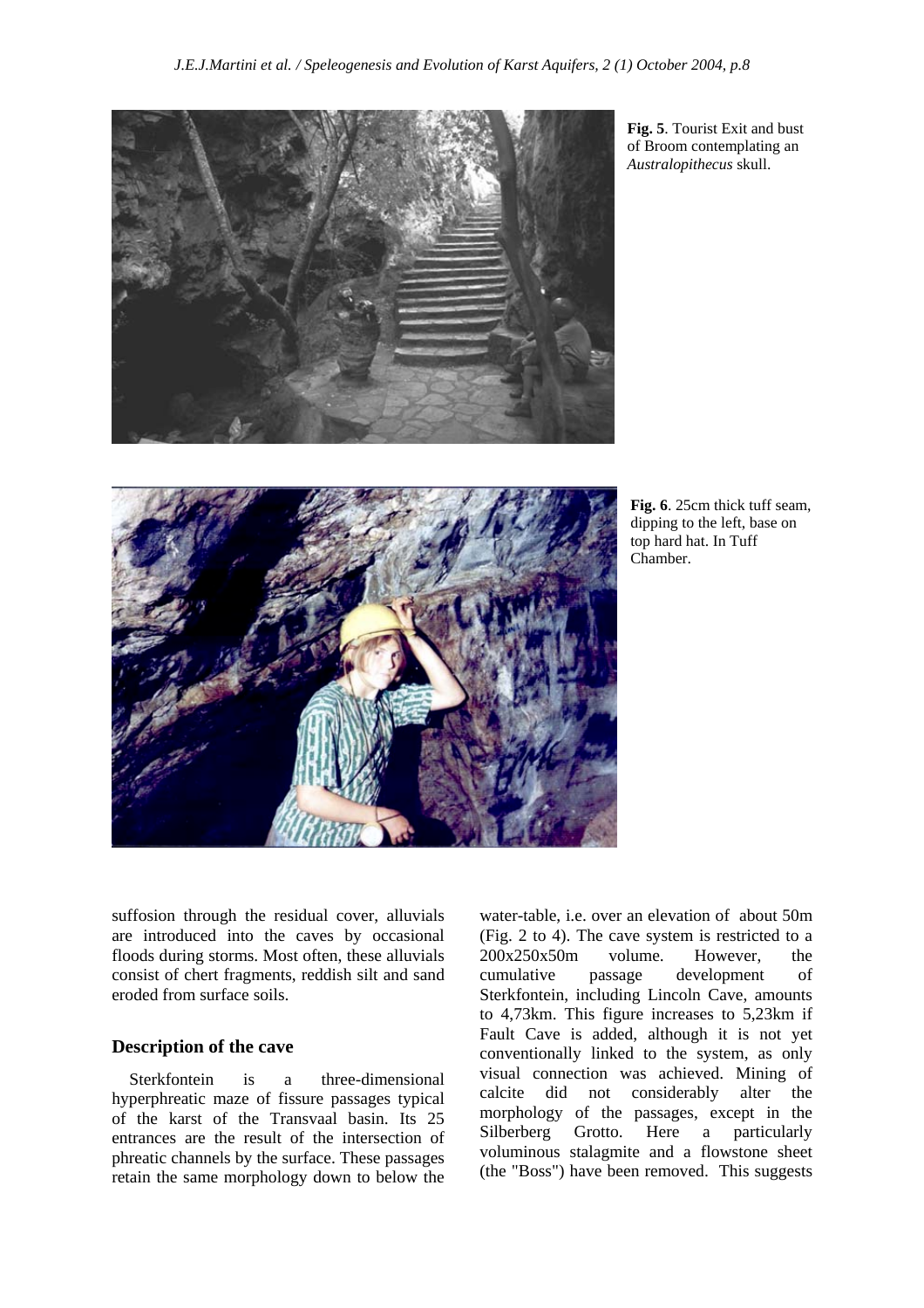



**Fig. 8**. Open joint at chert ceiling in Lesser Canyon, Lincoln Cave. Scale in centimetres.

**Fig. 7**. Elephant Chamber. Note long roof pendants. Person to the left gives scale.

that the chamber is mostly man-made. The map indicates that the passages of the whole system follows two main directions of subvertical joints: the dominant one is mostly W to WNW and the subordinate one varies from N to NNE (Fig. 2). The passage morphology is also controlled by the lithology of the country rock. In the chert-poor Oaktree Formation, in which the greater part of the cave is developed, the passages belong dominantly to the fissure type. Here passages reach heights of 15m, while the widths are in the order of a few metres only. Large chambers can form by dissolution of partitions separating swarms of tightly spaced passages. This is typically the case for the Elephant Chamber (Fig. 7), where the remnants of these partitions are left as long roof pendants reminiscent of trunks. Passages are often superimposed, adding more complexity to the map. This splitting into several levels in a same joint is often due to "false" floors composed of rubble and flowstone blockages, rather than undisturbed country rock. Compared to other

regional caves, the development by ceiling breakdown is relatively minor. The main voids of this latter type are Terror (alias Jacovec) and Fossil Chambers.

In the northern part of Sterkfontein Cave, i.e. in the P. Verhulsel Section, the area to the east of the latter, and in part of the Lincoln-Fault Cave System, the passages display a different morphology. They are still joint-controlled, but as they are developed in the Monte Christo Formation, chert seams up to 30cm thick separate "stacks" of low (0,5-1m) but broad (2- 5m) passages. For instance in the P.Verhulsel Section, up to 4 crawlways levels are in places superposed over a stratigraphic interval of only 3-4m (Fig. 3). These levels often merge into two or more passages by breakdown of the chert floors and develop into "canyons". In this section, and further eastwards, it appears from the map that most passages stop against a same WSW-ENE line marked by pools. The latter represents the position where the 5m thick chert marker dips under the water-table. This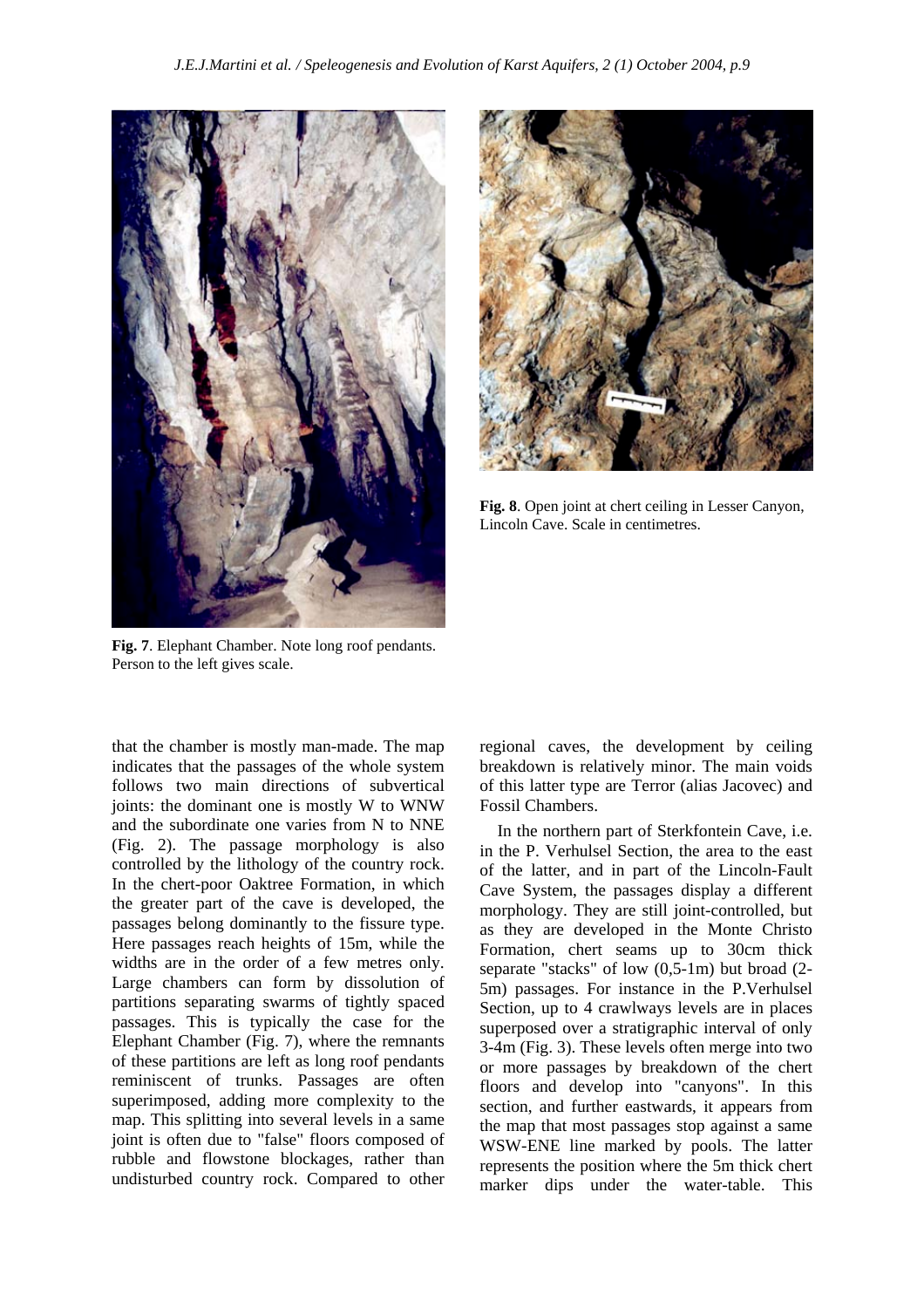prominent chert bed seems to have acted as a barrier, impeding passage development between Sterkfontein Cave and the Lincoln-Fault System. Only in the eastern part of the cave, on account of an unusual, complete breakdown of the chert ceiling, a connection could be established (April 2001 connection). In the Lincoln-Fault Cave System, the splitting of passages by chert layers is still observed, but is less characteristic than in Sterkfontein. The reason for this is that the dolostone is less siliceous.

From the survey it appears that the volume of voids remains approximately constant from the surface down to the water-table, that is over an elevation difference of about 50 m. It is also obvious, that the longitudinal axes of the passages, even in the Oaktree Formation, are generally inclined sub-parallel with the apparent dip of the country rock. These observations preclude the presence of preferential dissolution levels. This is not the rule everywhere in the karst of the Transvaal Basin. Cases are known where phreatic mazes strictly developed at specific elevations: for instance in Wonderfontein Cave (Fig. 1), a 9,4km passage network which is restricted to an elevation range of only 3-4m (Kent *et al.,* 1978).

The nature of the original tensional joints controlling passage development has been observed in several places on the chert ceilings, for instance in the P.Verhulsel Section. Since chert is practically unaffected by karst dissolution, it is particularly favourable for the preservation of these cracks. The recorded width of these cracks varies from fractions of a millimetre to one centimetre (Fig. 8). The walls of the joints are coated with tiny secondary quartz crystals which have grown before speleogenesis. Open joints in dolostone, which are unaffected by dissolution are rare. Where these have been observed their surfaces are also coated with minute quartz crystals. The latter mineral sometimes impregnates the dolostone over a few millimetres on both sides of the joint. Such open joints have been observed in most other caves in the region and will be the subject of another article. It was proposed that they have formed during the important tensional event associated with the flood basalt volcanism,which affected the entire subcontinent during the Early Jurassic (Kavalieris and Martini, 1976).



**Fig. 9**. Fissure passage, half-flooded at water-table level. Western end of Main Lake.

In rare cases, passages are not controlled by subvertical joints, but by moderately inclined fractures, like the eastern part of the long passage linking the tourist route with Ravjee Lake. This fracture is possibly a very minor compression fault, along which the initial cavities developed as primal voids having rhombic cross-sections.

## **Hydrology**

About 30 static pools have been reported in the cave system, the most important by far being the Main Lake (Fig. 9). With the exception of a small perched pool at the eastern end of the P.Verhulsel Section, they all mark the watertable. The depth of the pools has not been thoroughly investigated, but diving in the Main Lake and in the pools of the P.Verhulsel Section, indicates maxima of not more than 4m. Obviously greater depths have been estimated in Lincoln Cave. The water level of the lakes fluctuates slowly according to the preceding rainfall pattern. At present this is within a range of about 2m. Apparently the water flows to a spring situated 900m to the north of the cave. This spring is situated in the talweg of the broad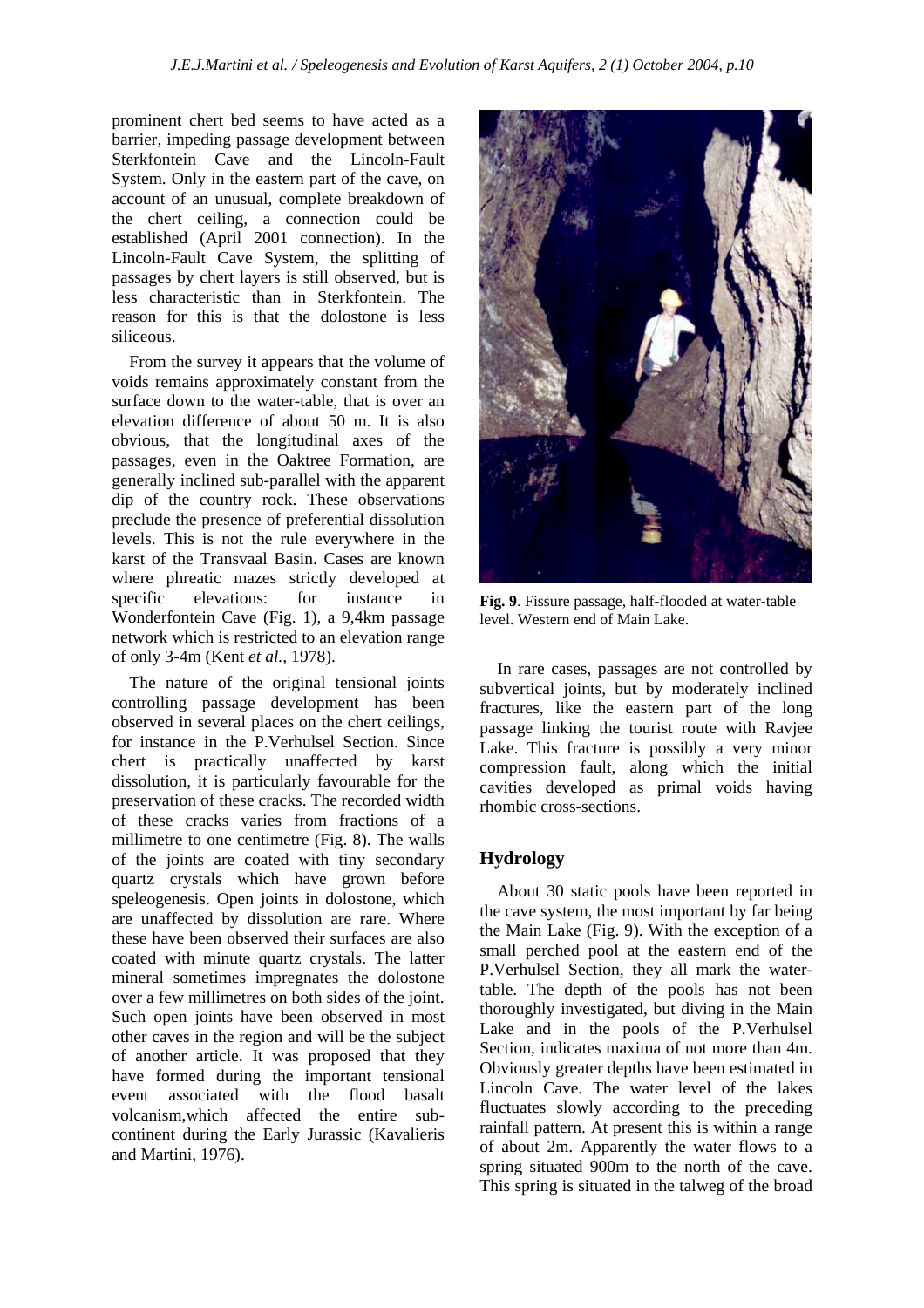valley mentioned previously. The position of the resurgence seems to be controlled by the damming effect of the N-S silicified fault, which was mentioned in the geology section and which prevents ground-water to flow eastwards. The spring elevation is very close to that of the Main Lake (Wilkinson, 1973).

Against this apparently simple and logic hydrological model, for previous levelling of other pools has indicated great differences in elevation (Wilkinson, 1973). For instance Ravjee Lake would be 4m lower than the Main Lake. The pool in Fault Cave, the most distant, would be 9m lower. According to the present levelling, the respective discrepancy for Ravjee Lake amount to  $-0.5$ m. The exploration by diving (Wits Diving Club) also proved that the Main Lake and the pool situated immediately to the north of the P.Verhulsel memorial must be on the same level, since they have been connected by diving (Sefton *et al* 1985). Careful levelling between the pool at the end of the "Lesser Canyon" in Lincoln Cave, and the pool under the linking chimney in Sterkfontein (April 2001 connection) indicated that the latter is 18cm lower than the former. This difference is probably within the margin of error. Both pools are therefore probably on same the level, although separated by the barrier formed by the chert marker. It seems that the elevation differences between the other pools are not more than decimetric rather than metric. A more accurate survey would be desirable to confirm this conclusion.

#### **Speleothems**

Although the most massive speleothems have been removed by mining, remnants of flowstone or dripstone of calcite or aragonite are still present. The latter mineral has generally reverted to calcite. Evaporite-type speleothems are represented by popcorn and aragonite frost on the walls. Sometimes these are associated with chalky microcrystalline hydromagnesite. These three carbonate minerals are very common in other caves in the Transvaal Basin. The frequency of aragonite is related to the Mgrich nature of the ground-water (ex: Martini and Kavalieris, 1978, Hill and Forti, 1997).

Flowstone and stalactites are corroded up to a height of about 6m above the water-table, especially in the vicinity of the Main Lake (Fig. 10). The intensity of this dissolution increases

with depth. No speleothems are observed below 2-3m above the lake surface. Some inactive, "old" speleothems in the upper reaches of the cave, for instance in Fossil Chamber, also show signs of re-solution. In these cases the origin of the corrosion is not known. Various factors have been suggested in other caves (Martini and Kavalieris 1976 and 1978): rise of the watertable, dripping solutions undersaturated in calcite, condensation, bat guano and ammonia oxidation by *Nitrobacter* (Martini and Kavalieris, 1976 and 1978)*.*



**Fig. 10**. Corroded flowstone adherent to the wall at western extremity of Milner Hall, near Main Lake.

#### **The main fossiliferous body**

The fossiliferous body is exposed at surface over an area of 70m and a maximum northsouth width of 25m (Fig. 4). Excavation in this body yielded Upper Pliocene to Pleistocene fauna including hominid remains. It seems to extend at least to a depth of 40m below the surface (Fig. 3). Its elongation is conformable with the orientation of the cave passages surrounding it. The fossiliferous breccia has been opened and stripped of its overburden by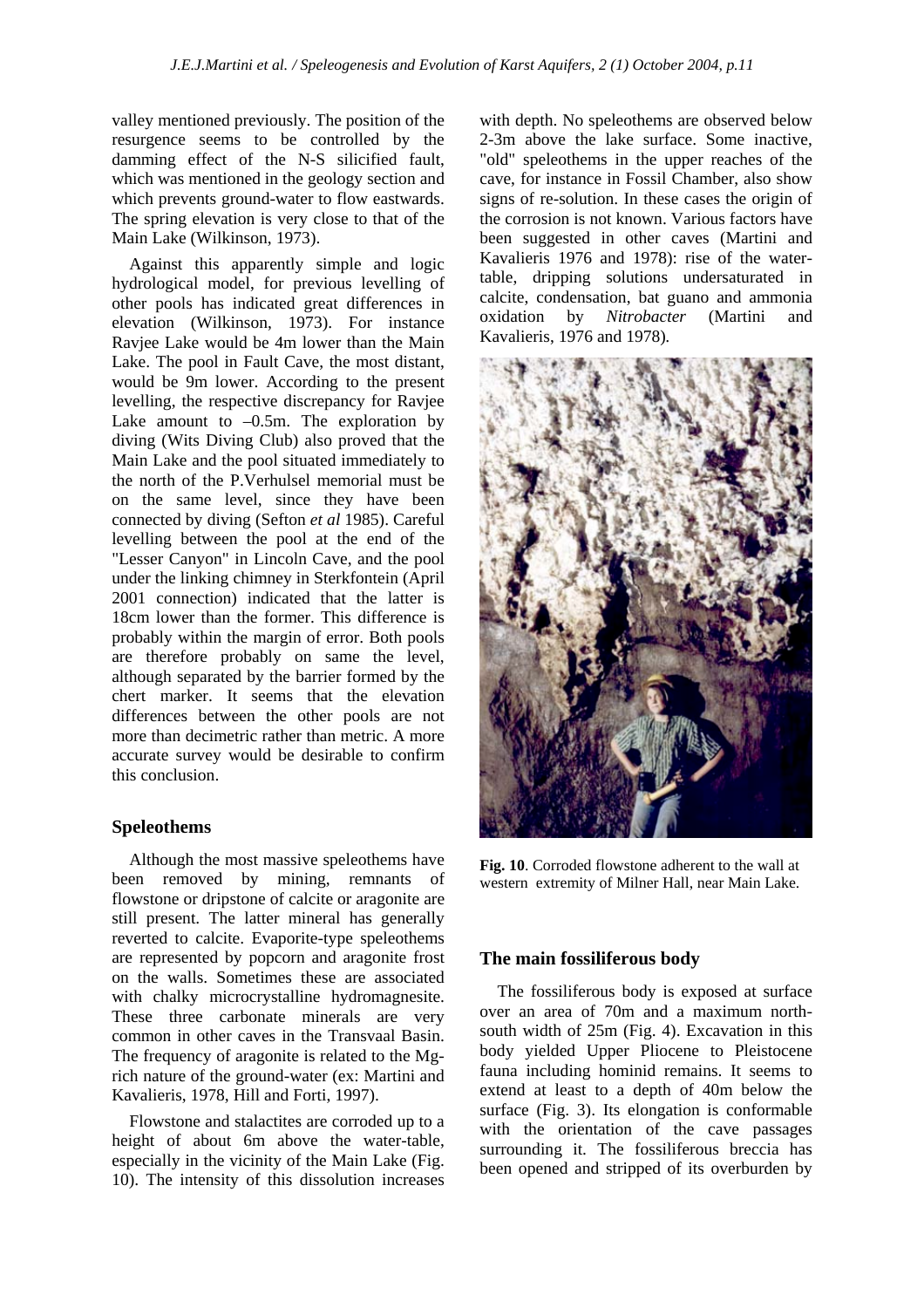extensive diggings, first during calcite mining and later for paleontological purposes. This breccia body is widely accepted as the filling of a cave of which the roof has been largely removed by erosion. It has been extensively studied by a number of authors, mainly from the surface diggings, but also from an exposure within the cave (Silberberg Grotto) and from 5 boreholes drilled for stratigraphic purposes.

In general the breccia consists of dolostone, chert and flowstone clasts of variable size and abundance, set in a calcite and loam-silt matrix. Induration affects all lithological types and is due to the development of calcite, which often constitutes more than 50% of the matrix. A stratigraphic succession has been established, which has been termed the Sterkfontein Formation and is subdivided into 6 members (Partridge, 1978; Partridge and Watt, 1991). As these members result from the deposition of cave sediments, extreme irregularity in thickness and rapid lateral facies changes are the rule. From base to top, the lithological units are as follows:

Member 1. 0-20m thick, consisting of occasionally voluminous blocks set in a darkbrown manganiferous matrix. It also contains stalagmitic and lenticular flowstone masses, and is paleontologically practically barren. This megabreccia represents the conical accumulation of debris from ceiling breakdown at a stage when the cave had no entrance, or only a distant one. It is exposed in the Silberberg Grotto, in the upper parts of the Name Chamber and at the eastern end of the Milner Hall. It was intersected in the 5 boreholes.

Member 2. 0-8m thick, consisting of stratified pale reddish-brown, silty loam with rare rock debris and flowstone lenses. Bones are locally abundant. The detrital sediments have been introduced from a pit entrance above and deposited by stream action, sometimes in a subaqueous environment. The member is exposed in the Silberberg Grotto (Fig. 11) and has been intersected by 3 of the 5 boreholes.

Member 3. 5-11m thick. It starts with a flowstone sheet, which is relatively regular and widespread across the breccia body. The flowstone is overlain by reddish-brown, clayey, silty sand with scattered angular rock fragments and in places abundant bones. These sediments represent colluvial material, possibly with an aeolian component, and were introduced from



**Fig. 11**. Base Sterkfontein Fm at the eastern extremity of Silberberg Grotto. Note dolostone to the right with a pocket of wad pellets (black) covered by flowstone (white), representing the very reduced Member 1 at the southern edge of the breccia body. The flowstone is overlain by reddish and brown silt of Member 2.

the surface. It is mainly exposed in the Silberberg Grotto, where remnants left after mining can be observed at mainly inaccessible height on the northern wall. At surface the top of this member is visible in the eastern portion of the breccia body. It has been intersected in the 4 boreholes.

Member 4. Up to 9m thick. It contains abundant rock debris, reaching large boulder size, in a dominantly calcitic matrix at the base and reddish-brown to yellowish loam in the upper part, with local pockets of loam and calcite lenses containing minor rock fragments at the top. The sediment originates from colluvium introduced by floods, and blocks detached from the ceiling. An increase in  ${}^{13}C$  in calcite suggests better ventilation of the cave, due to enlargement of the entrance subsequent to more ceiling collapse. The member is mainly exposed at surface and has been intersected by 4 boreholes. This is the main fossiliferous horizon, having produced abundant hominid remnants.

Member 5. Up to 5m thick, this unit rests unconformably on Member 4, which was already calcified since the latter has been observed as boulders included in Member 5 (Robinson 1962). It consists of reddish-brown sandy loam with rock debris, occasional bones and stone tools. The mode of deposition is the same as that of Member 4. At surface it is exposed in the western part of the breccia body.

Member 6. Up to 1,5m thick. It is comparable with the previous unit, but the matrix is dark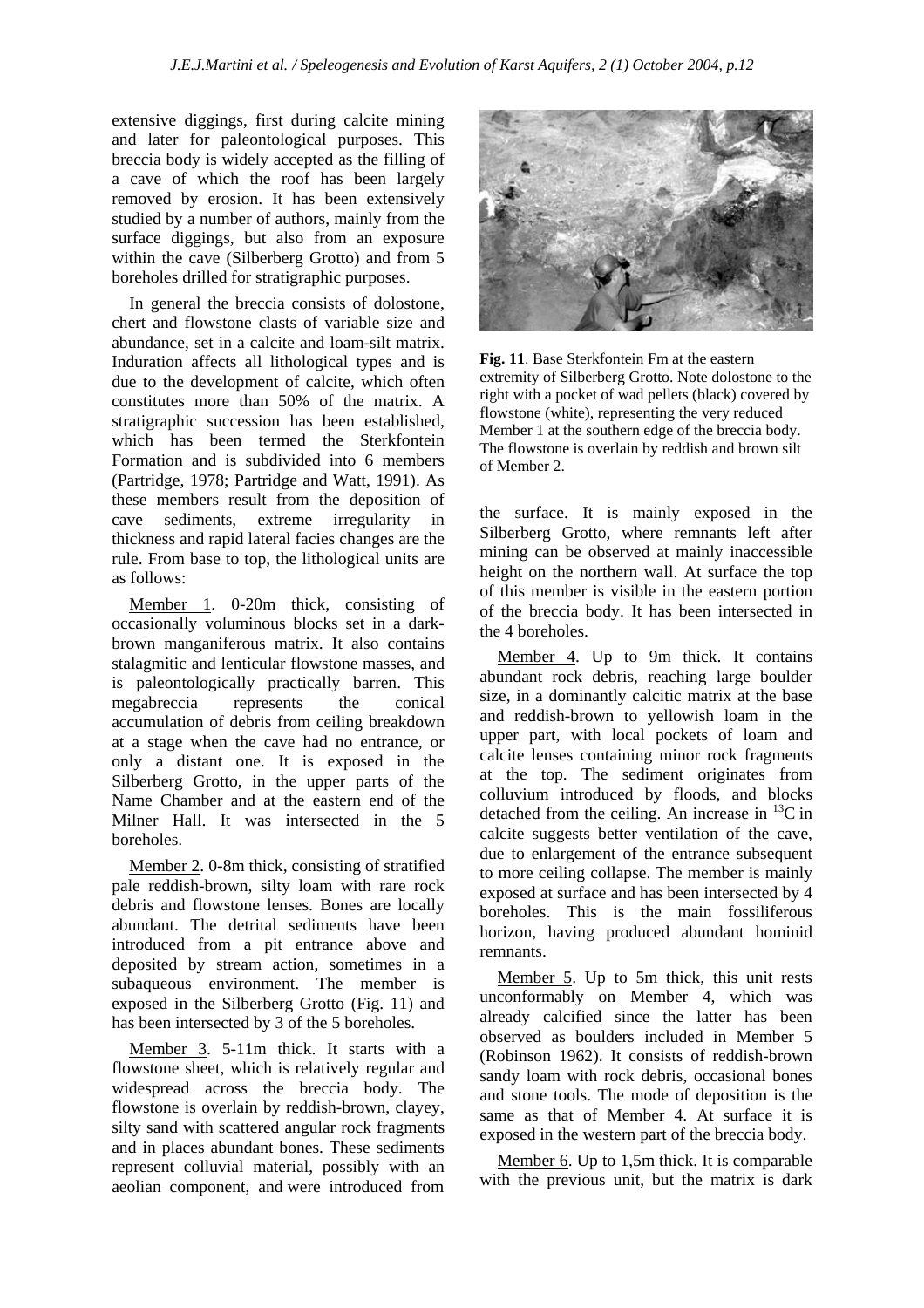reddish-brown. It also contains some bones and stone artifacts, probably introduced by early man. This member forms only a small outlier in the western part of the breccia body.

In the surface diggings, Members 3 to 6 display a gentle WNW dip, assumed to represent the sedimentation slope. This suggests a detrital origin, from an entrance towards the east (Robinson 1962, Partridge 1978) and also indicates that this filled paleocave was inclined westwards, like many present-day passages in the cave below. A similar inclination is also suggested by ceiling remnants observed only in the western side of the breccia body. The morphology of the ancient ceiling is typical of an origin by breakdown (Robinson, 1962).

As the breccia is calcite-rich, it was subsequently subjected to karst dissolution at the surface. This resulted in the formation of narrow vertical tubular pits ("makondos") and de-calcification associated with subsidence of the residuals into a "swallow hole". The latter contains mainly soft residuals from Member 4 and 5 and was extensively excavated. Extraction of paleontological and archeological material was greatly facilitated by the soft nature of the material (Clark 1994). By digging deeper during the paleontological excavation, the "swallow hole" broke into the Name Chamber (Fig. 1 and 2).

#### **Other paleo-fills in the cave**

Apart from the exposures in the Silberberg Grotto, the Name Chamber and the eastern end of the Milner Hall, which are directly and obviously part of the breccia body (= Sterkfontein Formation) described previously, comparable occurrences of indurated cave fill have been observed in many other places in the Sterkfontein Cave System. Stratified siliciclastics consisting of gravel and silt, plus flowstone layers, are sticking to the side wall and to the ceiling of the southern side of Terror Chamber. In this chamber breccia also fills fissure passages, forming clastic veins exposed in the ceiling. As these occurrences are situated practically under the main breccia body and at the same elevation as the lower part of this body, it is very likely that they represent more distal sediments of the Sterkfontein Formation. It is not possible, however, to speculate which member they might belong to.

Three occurrences of cave filling to the west of the Elephant Chamber are located mainly at the ends of passages. Access to this filling is difficult due to obstruction by large boulders, the result of ceiling breakdown. By inspection of the map (Fig. 2) it seems possible that these boulder chokes are part of the same large, E-W elongated zone of collapse, which does not have an obvious surface expression. Calcification is well developed only in the eastern site.

Twelve metres to the northwest of "G" (Fig. 2), calcite mining exposed the bottom of an ancient fissure passage (Fig. 12). Here one observes wad pellets (see generalities about the karst of the Transvaal Basin), which were detached from the wall and gently accumulated onto the floor in a quiet phreatic environment. Later, after lowering of the water-table, the pellets were cemented by carbonate in a subaerial environment. This type of fossil sedimentation, contemporaneous with the speleogenesis, has been frequently observed by the authors in other prospecting pits of the Kromdraai area.



**Fig. 12**. Base of filled passage, revealed after calcite mining. Note wad fragments (black) detached from the wall representing phreatic residual, in calcite matrix subsequently deposited in the vadose zone, overlain by flowstone. Note disconformity with dolostone. Pen as scale. In passages to the SW of Elephant Chamber.

Ten metres to the northwest of the previous occurrence, in a small maze, remnants of a flowstone floor form ledges on the walls and bridges splitting the passages in two levels. In places relics of breccia in a silty brown matrix are sticking to the underside of the flowstone (Fig. 13). This suggests that the detrital material was friable. It could therefore be drawn down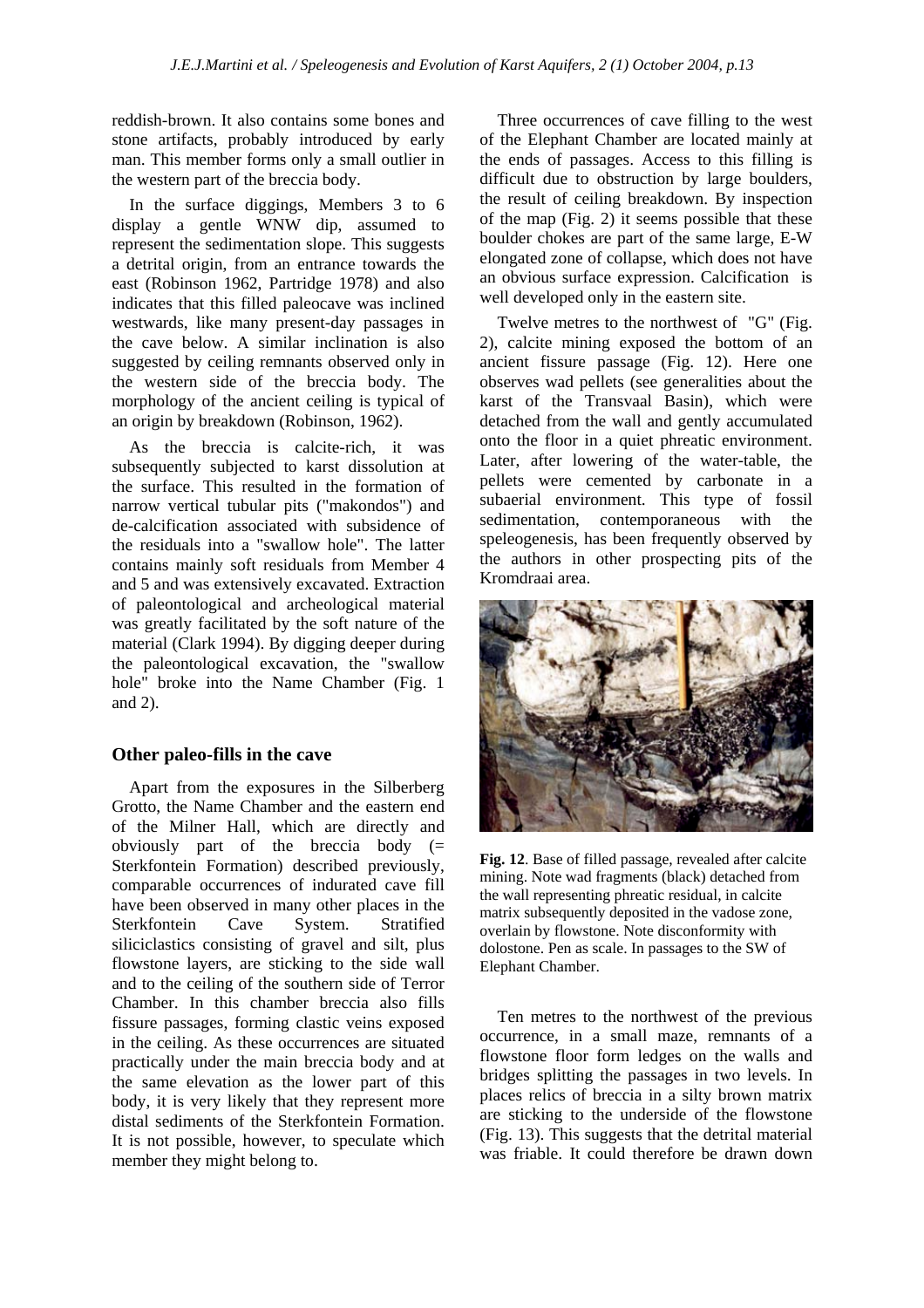

**Fig. 13**. Flowstone floor (white) covered with some Recent rubble, splitting fissure passage in 2 levels, with remnant of breccia sticking underneath. In maze at the western end of Elephant Chamber.



**Fig. 14**. Re-dissolved calcified silt (Member 1 or 2). Note dolostone to the left, calcified silt to the right and wad band (dark) marking the contact. Above person, note arched ceiling continuous with the dolostone as evidence of re-solution. In maze south of eastern end of Milner Hall.

by further cave development at a lower level. The observed remnents are the result of calcification. Moreover it seems that the flowstone marks the end of detrital deposition since it is not overlain by other sediments. Similar occurrences are observed in Fossil Chamber, the Graveyard, and at the northwest side and the eastern end of Milner Hall.

An informative occurrence of the previous type is observed in the central part of the maze of fissure passages developed south of the eastern end of Milner Hall, 10m to the SSW of point -27,3 (Fig. 2). Calcified silty sediments containing minor rock fragments which are irregularly covered by a flowstone floor, separate the passage in two levels. At the ceiling of the lower level, it appears that the removal of the calcified silt was not only mechanical, but accompanied by dissolution (Fig. 14). The floor of the upper level above this point represents more or less the top of the cave fill. Beyond a

sharp turn to the left, this upper level can be followed eastwards along a short passage (15m) giving access to the lower part of the Silberberg Grotto where an *Australopithecus* skeleton has been found (Fig. 2). As the slope is even and upwards, this suggests that the sediments merge into Member 1 or 2. This conclusion is further supported, if after returning to the starting point, the upper level is followed to the northeast. After 10m the passage leads to a broad balcony dominating the eastern extension of Milner Hall. The edge of the balcony is made of a 50cm thick flowstone sheet. Under the balcony, it appears that the flowstone sheet rests on coarse breccia, which merges eastwards into the large boulder breccia of Member 1 (Fig. 3 and 3). As no sediments younger than Member 2 entered the upper level, it appears therefore that in the upstream direction, towards the main breccia body, the debris slope reached the ceiling during deposition, thus blocking further detrital influx.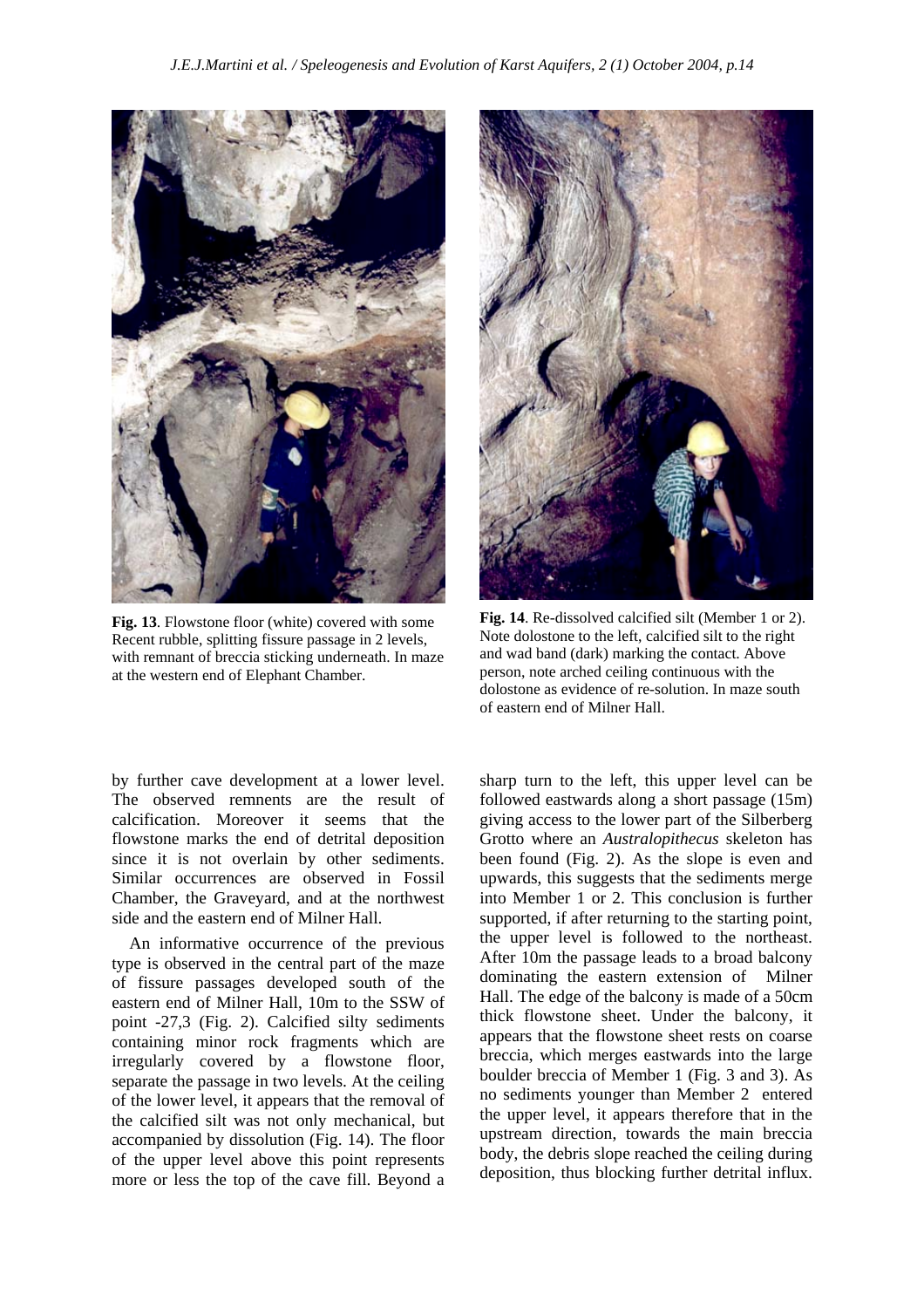This is the "hopper" effect well described by Wilkinson (1974).

Practically no typical calcified breccia and finer sediments, as described up to now, have been observed in the P.Verhulsel Section, in the series between Ravjee Lake and Fairy Chamber, and in Lincoln Cave. In Fault Cave, however, an important body of such sediments is visible at the ceiling of Bone Passage (Boshoff, *et al* 1990).

With the exception of the deposits in Terror Chamber and in the maze of fissure passages south of the eastern extremity of Milner Hall, which are likely linked with the Sterkfontein Formation, it seems obvious that the other occurrences reviewed in this section are not connected to the latter formation. A common characteristic of all the calcified breccias, however, is that they do not occur less than 10m above the water-table. This means that the possibility remains open that they are contemporaneous with the main breccia body.

Attention was focused on the possibility of rejuvenation of the passage joints into old flowstone and well calcified breccia. In most places no extension of the joints could be observed, or only irregular very thin fractures with no measurable opening. The latter may perhaps be due to blasting. In the upper part of the Lesser Canyon, in Lincoln Cave, an old corroded flowstone, untouched by the miners, completely chokes a passage and was apparently cracked by joint reactivation, producing a 2-3mm wide opening. It is not certain, however, that the fracture is not due to sagging of the chert seam forming the ceiling of a cavity immediately underneath and supporting the flowstone. In conclusion, it seems probable that the joints have not been substantially rejuvenated after the deposition of the Sterkfontein Formation.

#### **Post-Sterkfontein Formation detritals**

Detrital sediments obviously younger than the calcified breccia are represented by unconsolidated and unsorted rubble forming the floor of most passages down to below the watertable. They mostly represent, on the one hand, residual chert plates and wad, and on the other hand, boulders, gravel and silt reworked from older, poorly consolidated breccia described previously. To a variable extent this material has been transported by colluvial creep and by

ephemeral streams after storms. A deposit of this type is the steep fan of debris in the northern side of the Name Chamber, which consists of boulders, gravel and silt originating from under the pit linking the cave to the paleontological diggings at surface (Fig. 2 and 3). It is mainly the result of reworking of the decalcified breccia (Clark, 1994). Another debris fan originates from approximately the same spot, but spread into the eastern side of Milner Hall, extending to the west and splitting in two lobes separated by a large block (Fig. 2). In the middle of Milner Hall and the Elephant Chamber, the slope of both lobes progressively flattens into a plateau at 5 to 7m above the Main Lake (see sections in Fig. 3). A comparable terrace-like surface is observed to the southwest of Ravjee Lake, but its edge is only at 4m above the water-table. At this place, however, water lines, well marked on the wall, are visible 6m above the present lake surface.

#### **Age of the Sterkfontein Formation**

The oldest fossiliferous unit, Member 2, has not been extensively worked yet. Nevertheless it yielded a hyena, suggesting a Pliocene age "substantially" older than Member 4, paleontologically documented by Tobias 1979, Partridge *et al* 1999. In the lower reaches of the Silberberg Grotto, the remarkable discovery of a near complete australopithecine skeleton embedded between flowstone floors in Member 2, is adding more clues (Clarke, 1998). As the fossil is not completely extracted yet, the results are only preliminary. Nevertheless it indicates a species other than *Australopithecus africanus*, which is common in Member 4. Four inclined calcite flowstone layers, two above the skeleton and two below it, have been sampled for paleomagnetic study (Partridge *et al.,* 1999). It was concluded that the *Australopithecus* was deposited during the Mammoth Reversal and an age of 3,3 My was proposed. This age is a subject of controversy, however, as it was suggested in a recent publication (Berger Lacruz and de Ruiter, 2002), that these sediments might be younger than 3 My.

Member 3, although fossiliferous, has not been investigated yet and no date can be proposed. Member 4 has been extensively excavated and produced a rich fauna, including the great majority of the 600 australopthecine remains found at Sterkfontein. An age of 2,6-2,8 My was estimated by comparison with faunal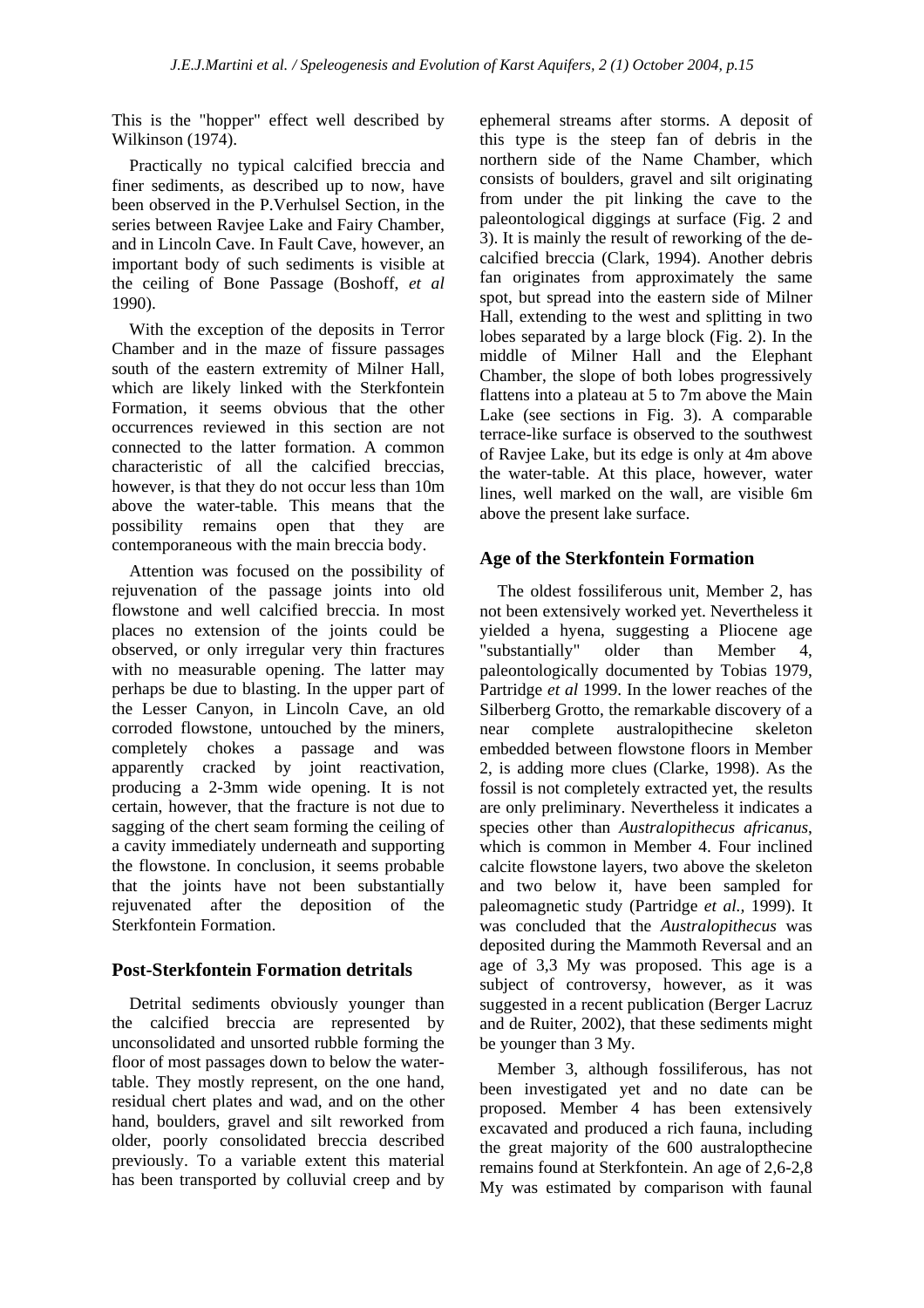assemblages of East Africa (McKee, 1993). In a recent publication Berger *et al* (2002) reported a maximum age of 2,5 My for Member 4, also based on faunal correlation. Member 5 yielded remains of *Paranthropus robustus* and *Homo habilis*, plus stone tools of the Oldowan culture (2,0-1,7 My) in the base and of the Early Acheulean (1,5 My) above (Clarke, 1994).

## **Speleogenesis**

As accepted by all authors, Sterkfontein Cave formed by dissolution along joints in a phreatic environment, a process leading in places to ceiling breakdown when the cavity reached a certain size. Only the details have to be discussed here. Since the passage sizes remained practically constant over the entire vertical span, it seems that during the secular drop of the water-table the dissolution intensity remained approximately the same at any elevation above the present phreatic zone. Therefore the model of a spasmodically falling water-table (Partridge, 1978) can be accepted only if it occurred in increments small enough to have no sensible effect on the passage morphology.

The restricted extent of the easily penetrable passages, forming a dense network, is a characteristic shared by the majority of caves of the Transvaal Basin, but is difficult to explain. It might be due to zones of initial joints wider than usual, but this hypothesis needs to be demonstrated. Another possibility would be that the cave systems developed where deep water wells up and mixes with ordinary ground-water close to surface. This model is suggested by comparison with the caves of northern Namibia, which also show restricted surface extension. but where there is evidence of such upwelling for some of them (Martini and Marais 1996, Martini *et al.,* 1999).

The age of the initial speleogenesis is also difficult to estimate. This process is still active today since no Ca-carbonate is deposited at present under the water-table. For the oldest, most elevated passages, like the Silberberg Grotto and the upper part of Lincoln cave, the presence of Member 2 suggests that they might be older than 3,3 My, provided that the age found by Partridge *et al* (1999) is accepted. Partridge (1973) calculated the age of dewatering of the cave after the time necessary for the nick point of the Post-African I erosion cycle to reach it. He determined an age of 3,26 My, a figure which would fit well with the age of the oldest fossiliferous sediments (Member 2). At that time, however, at least half of the cave was already dry, which suggests that the de-watering and speleogenesis of the top levels must be even older.

Up to now the nine cave breccias investigated in the Malmani Subgroup of the Transvaal Basin have not revealed faunas older than Upper Pliocene (ex. Bamford, 1999). The absence of pre-Pliocene ages seems to indicate that older caves favourable for trapping mammals did not form, or had been eroded. Indeed on the karst of the Transvaal Basin, the African Surface has been lowered to variable degrees (Partridge and Maud, 1987).

Another possibility to explain the lack of paleocave fillings older than Upper Pliocene, would be that during the African peneplanation most of the dolostone was protected from dissolution by a cover of impervious shale and sandstone of the Ecca Formation (Permian) of the Karoo Basin (Fig. 1).There is evidence that a widespread Permian cover existed over the Malmani Subgroup not far above its present exposures. Remnants of this formation are widely distributed over the lowered African Surface in the southwestern quarter of the Transvaal Basin. In other words, in this area the African Surface nearly coincides with the pre-Permian erosion surface. On the Malmani dolostone they form relatively large patches indicated on the geological maps, numerous discrete remnants are hidden under red soil and have been discovered by drilling (ex. Wilkins *et al* 1987), and a few paleocave fillings have been observed in quarries (Marker 1974) and in caves (observations by the authors).

Keeping uncertainty in mind, a possible cave development scenario may be proposed. Erosion was renewed after continental uplift and tilting of the African Surface, an event which started about 18 My ago (Partridge and Maud, 1987) and led to reactivation of karst development. After these considerations and the age of the breccia, the beginning of the speleogenesis might date to the end of the Miocene  $(\sim 5 \text{ My})$ .

A future possibility to directly date the speleogenesis of Sterkfontein, would be to use the  ${}^{40}\text{Ar}^{39}\text{Ar}$  method on cryptomelane in wad, provided that the latter contains this mineral. Future investigations should thus focus on wad forming delicate micro-boxwork directly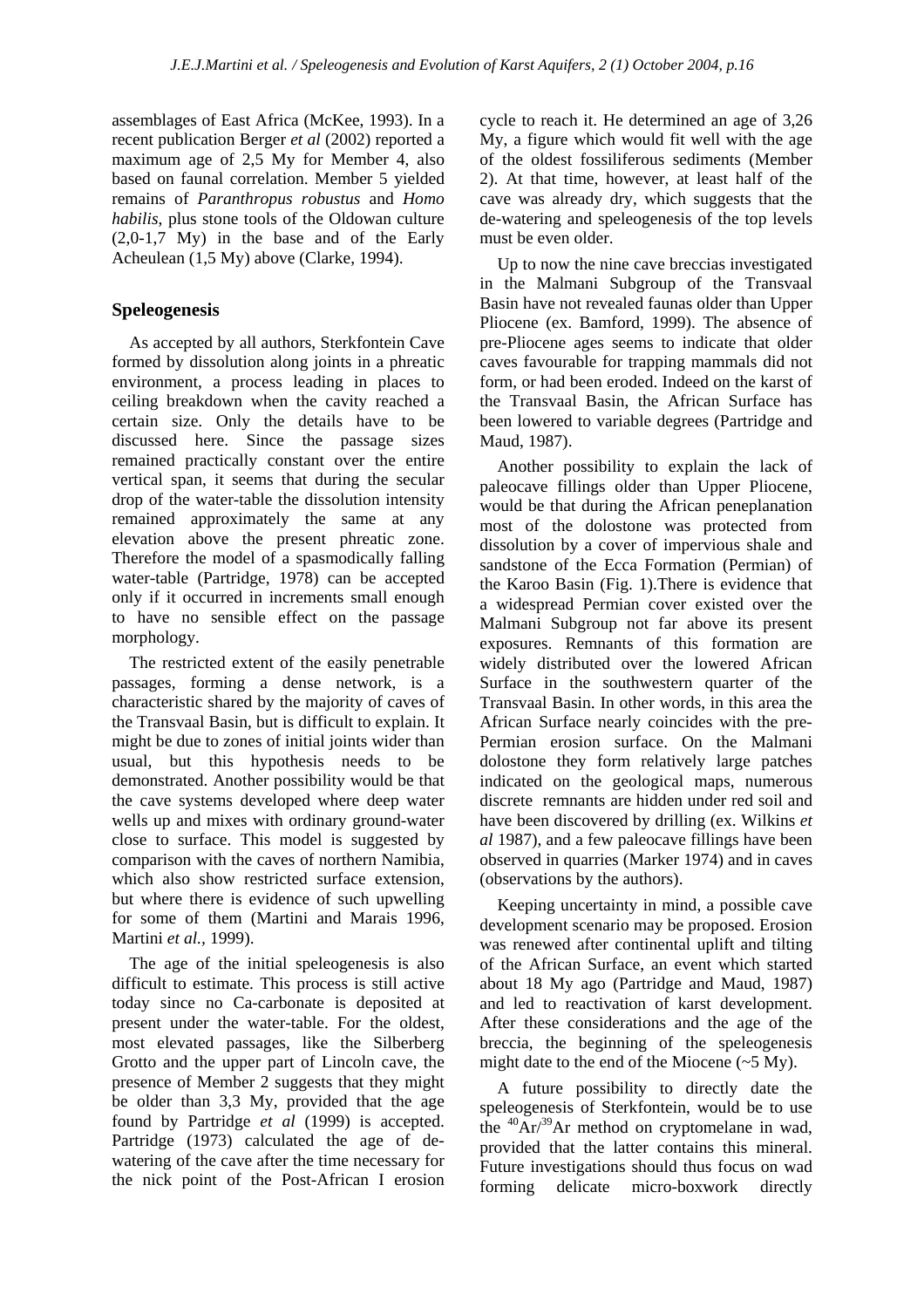released from dolomite dissolution (see previously).

About the younger speleogenetic phases, the Sterkfontein Formation is informative, as it indicates that 3,3 My ago the cave was already de-watered at 20-25m above the present watertable. That the secular drop of the water-table was irregular, comprising temporary rises, is evidenced by re-solution of calcified silt and breccia about 12m above the water-table (Fig. 14). These oscillations might be linked to climatic variations or to more local "accidents" in the evolution of the surficial drainage system. Similarly, speleothems are corroded up to 6m above the Main Lake (Fig. 10). This oscillation was perhaps controlled by the resurgence, when at one stage the stream channel might have been choked by alluvium, thus forcing a localised rise of the water-table, as suggested by the 8m gravel terrace.

## **Conclusions and comparisons**

The mapping conducted during this project provides more data about the configuration of the cave, added new passages and was an opportunity to clarify the details of the local stratigraphy of the Malmani Subgroup. The most significant contribution, however, is a better understanding of the basal part of the Sterkfontein Formation. Indeed at this level the main breccia body, a filled chamber generated by ceiling collapse, partly splits into clastic veins, which are infillings of phreatic fissure passages. These observations also confirmed that the latter formation is not a paleokarst filling independent from the actual cave. This misleading impression has been induced by the general calcification of both breccia and siltstone by dripping water, also depositing stalactites, stalagmites and flowstone floors, thus rendering it resistant to undermining by continuing speleogenesis and vadose erosion. This also explains the absence of soft sediments contemporaneous with the Sterkfontein Formation. It also appeared that the collapse chamber hosting this formation is contemporaneous with the phreatic passages of the upper part of the cave, although they remained open up to now. These parts of the cave were not filled up, because of blockages ("hoppers") preventing introduction of detritals from surface. A model of cave development is presented at Figure 15.

Sterkfontein is an example of a cave still open and in formation after probably more than 5 My and having escaped complete removal by surface ablation. One factor in favour of such a long preservation is a slow rate of karst evolution, a condition which is still met today: although the rainfall is about 80cm/y, the groundwater recharge amounts to only 15% due to high evapo-transpiration (Enslin and Kriel, 1967). Old caves which remained open up to present are known elsewhere in the world, like for instance the highest ones in the Guadalupe Mountains, New Mexico. These caves are located in a semi-arid environment and formed by sulphuric speleogenesis, an event dated at 12 My by 40Ar/39Ar method on alunite (Polyac *et al* 1998).

Another factor favouring long preservation is an entrance on the top of a hill, where ablation is weak and where only minimal residual material can enter the cave. In contrast, where the topography is flat, larger volumes of alluvium are engulfed and the caves are rapidly filled up as soon as entrances form by suffosion in residual cover or by rock ceiling collapse. An informative and well dated example is the paleokarst of the Quercy, in southern France (Pélissier *et al,.* 1999, and references therein). This paleokarst reached a mature stage, with a thick soil cover, during the Lower Eocene and was eventually fossilised under Middle Miocene basin sediments. During this 30 My span, karst activity was reduced, but potholes opened periodically and were filled by bone-rich sediments almost instantly, geologically speaking. Indeed the paleontological content of more than 100 of these potholes indicated that each of them contains a geochronologically punctual faunal assemblage, although the overall ages vary from Lower Eocene to Lower Miocene. Where the African Surface developed on the Malmani dolostone, with regard to its protracted existence, a similar mature karst might have formed, but would probably have been eroded in the Sterkfontein area. Only 200- 250km to the west of the cave, where sedimentation supersedes erosion, paleokarst deposits related to the African Surface might be discovered. They should yield Upper Cretaceous to Miocene faunas and thus indirectly contribute to a better understanding of the evolution of the karst of the Kromdraai area, including Sterkfontein Cave.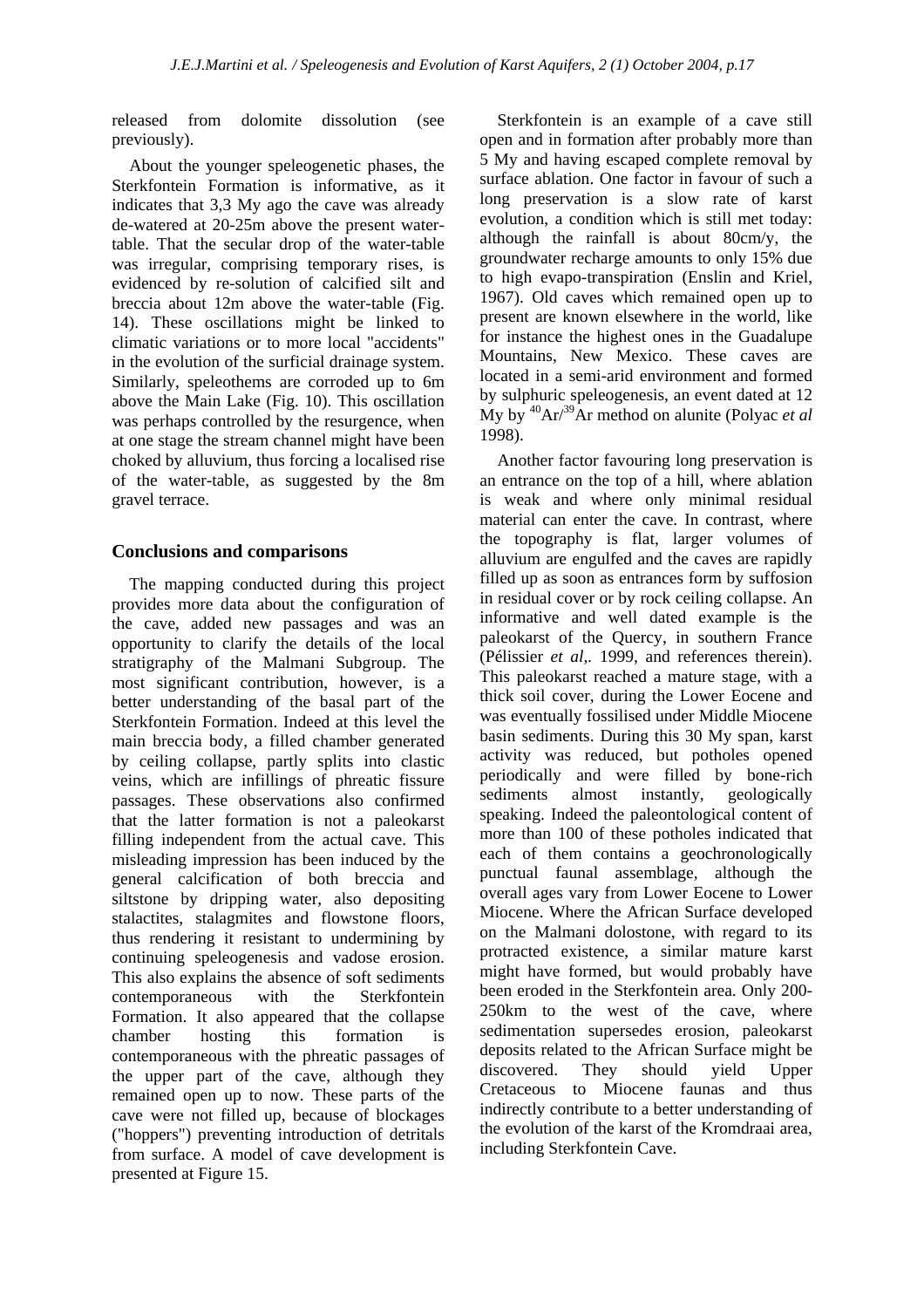

**Fig. 15**. Idealised speleogenetic model of Sterkfontein Cave. Passages shown as cross-sections, phreatic residuals and surface soils not marked. Elevation of paleo-surfaces assumed after ablation rate of  $\sim$ 5m / My (Gams 1989). Legend: 1) indurated detrital fill from ceiling breakdown and reworking from surficial soils; 2) cf 1, but unconsolidated; 3) flowstone; 4) *Australopithecus* skeleton; 5) water-table. Evolution phases: 1) at about 5 My or older, formation of cave in phreatic environment with no penetrable entrance; note dissolution, roof collapse, blocks accumulation; 2) at 3,3 My, after water-table drop and opening to surface, introduction of detritals and animal remains; note formation of speleothems due to better ventilation, and calcification of detritals above water-table (deposition of Member 2 and basal Member 3); 3 ) at about 2 My, after deposition of Members 3 and 4, due to continuing drop of water-table, dissolution and reworking of older calcified breccia, often left as bridges and relic ledges; 4) actual setting; de-roofing of breccia body, karstification and decalcification of breccia. Comments for letters  $A$  to  $E : A$ ) sedimentation in Name Chamber; reworking of loose detritals, as a result of continuous speleogenesis and later of suffosion in de-calcified breccia; B) deposition of Member 2 and 3, followed by re-solution and mechanical reworking (cf. eastern part of Milner Hall); termination of sedimentation due to "hopper" effect; C) filling of Terror Chamber by detritals arbitrarily attributed to Member 3, then after induration, continuous speleogenesis by solution-collapse leaving "clastic dykes" exposed at ceiling; D) in Milner Hall and Elephant Chamber, recent sedimentation mainly originating from reworking of older detritals; formation of "alluvial terrace"; E) old phreatic passage, unfilled, intersected by surface; F) formation of the "Swallow Hole" by subsidence of decalcified breccia.

#### **Acknowledgments**

The authors are indebted to Dr R.J.Clark of the University of the Witwatersrand, who gave them permission to conduct the investigations in the cave. During the survey and exploration

they have been assisted by C.Menter, A. and O.Wipplinger, who were often instrumental in climbing and squeezing through narrow holes.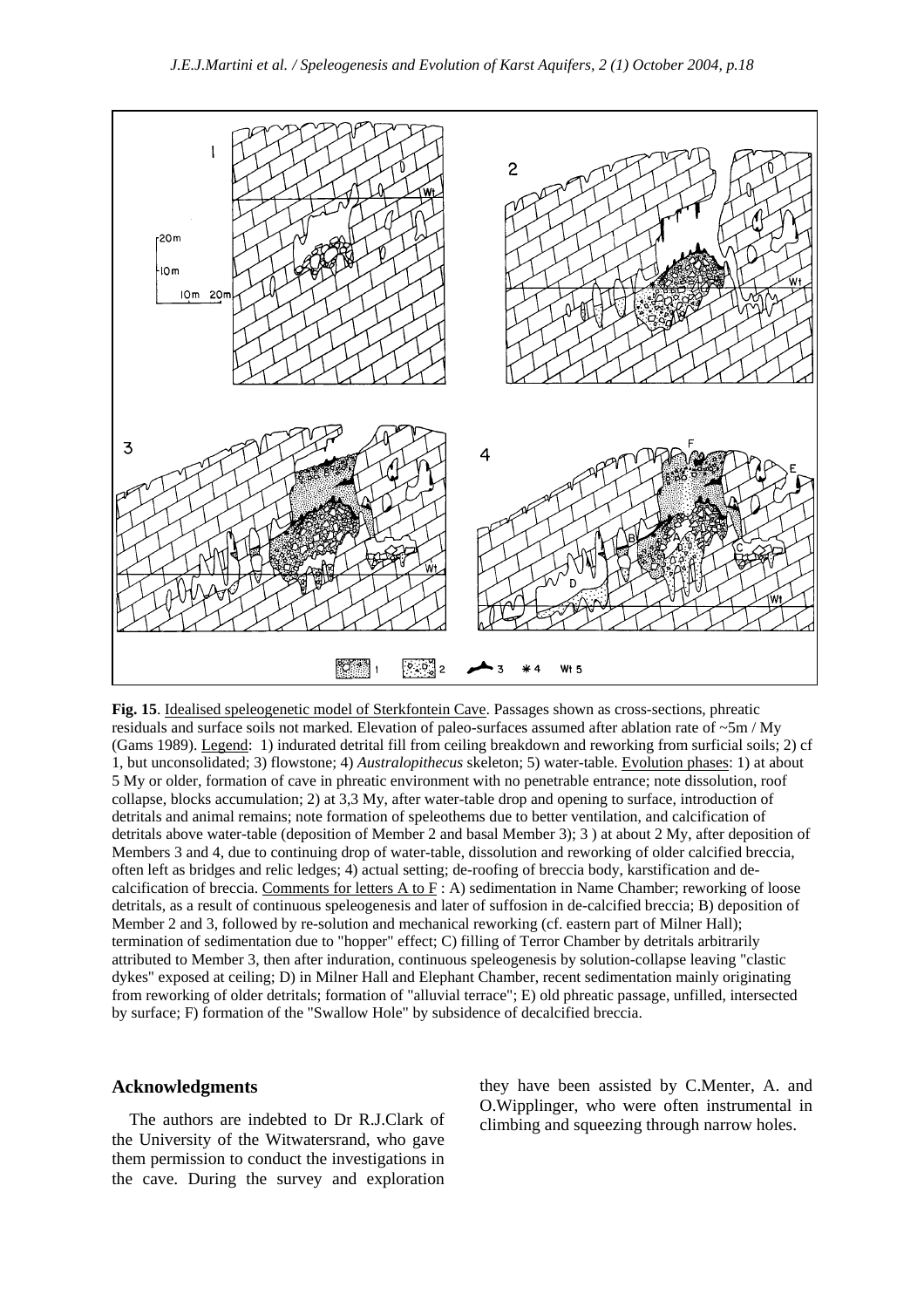#### **References**

- Bamford M. 1999. Pliocene fossil wood from an early hominid cave deposit, Sterkfontein, South Africa. *South African J. Sc.* **95**, 231-237.
- Berger L.R., Lacruz R., and de Ruiter D.J. 2002. Brief communication: Revised age estimates of *Australopithecus*-bearing deposits at Sterkfontein, South Africa. Amer. J. phys. anthropol. **119**, 192-197.
- Boshoff P., Durrheim R., Fraser A., Martini J.E.J., Ralph A. and Sefton M. 1990. The Lincoln-Fault Cave System. *South African Spelaeo. Ascn.* **31**, 60-64.
- Brain C.K. 1981. *The hunters or the hunted?* Chicago: University of Chicago Press, 365 p.
- Brink A.B.A. 1979. *Engineering geology of Southern Africa. Vol. 1*. Building Publications, Pretoria, 319 p.
- Brink A.B.A. and Partridge T.C. 1965. Transvaal karst: some considerations of development and morphology, with special reference to sinkholes and subsidences on the Far West Rand. *South African Geogr. J.* **47**,11-34.
- Broom R. 1936. A new fossil anthropoid skull from South Africa. *Nature* **138**, 486-488.
- Button A. 1973. The stratigraphic history of the Malmani Dolomite in the eastern and northeastern Transvaal. *Trans. Geol. Soc. South Africa* **76**, 229-247.
- Clarke R.J. 1994. On some new interpretations of Sterkfontein stratigraphy. *South African J. Sc.* **90**, 211-214.
- Clarke R.J. 1998. First ever discovery of a wellpreserved skull and associated skeleton of *Australopithecus. South African J.Sc.* **94**, 460- 463.
- Draper D. 1896. Report of meeting, 8<sup>th</sup> April 1895. Geological Society of South Africa. Trans. Geol. Soc. South Africa **1**, p1.
- Draper D. 1898. Meeting of the geological Society of South Africa,  $12^{th}$  July 1897. Trans. geol. Soc. South Africa **3**, p 63.
- Enslin J.F. and Kriel J.P. 1967. The assessment and possible future uses of the dolomite ground water resources of the Far West Rand, Transvaal, South Africa. *Water for peace conference, Washington 1967*. 12 p.
- Eriksson K.A. and Truswell J.F. 1974. Stratotypes from the Malmani Subgroup north-west of Johannesburg, South Africa. *Trans. Geol. Soc. South Africa* **77**, 211-222.
- Gams I. 1989. International measurements of solution by means of limestone tablets. In: Kosa A. (Ed). *Proc. Xth Internat. Speleological Congress.*, **2**, Budapest, 473-475.
- Hill C. and Forti P. 1997. *Cave minerals of the world*. Huntsville (Ala): Nat. speleo. Soc., 463p.
- Kavalieris I. and Martini J. 1976. Structural control of some Western Transvaal caves. *South African J. Sc*. **72**, 308-309.
- Kent L.E., Kavalieris I., Martini J. and Hugo P.L.V. 1978. Wonderfontein Cave. *Annals Geol. Surv. South Africa* **11**, 303-308.
- Marker M.E. 1974. A note on the occurrence of Karoo sediments near Pretoria and its relevance to the dating of karst weathering. *Trans. Geol. Soc. South Africa* **77**, 69-70.
- Marker M.E. 1980. A systems model for karst development with relevance for Southern Africa. *South African Geogr. J.* **62**, 151-163.
- Martini J. and Kavalieris I. 1976. The karst of the Transvaal (South Africa). *Intern. J. Speleology.* **8**, 229-251.
- Martini J. and Kavalieris I. 1978. Mineralogy of the Transvaal caves. *Trans. Geol. Soc. South Africa*, **81**, 47-54.
- Martini J.E.J. and Marais J.C.E. 1996. Grottes hydrothermales dans le Nord-Ouest de la Namibie. *Karstologia* **28** (2), 13-18.
- Martini J.E.J., Marais J.C.E. and Irish J. 1999. Contribution à l'étude du karst et grottes du Kaokoland (Namibie). *Karstologia* **34** (2), 1-8.
- McKee J.K. 1993. Faunal dating of the Taung hominid fossil deposit. *J. Human Evolution* **25**, 363-376.
- Moen H.F.G. and Martini J.E.J. 1996. The exploration of Swartgat Sinkhole. *South African Spelaeo. Ascn.Bull.* **36**,45-49.
- Partridge T.C. 1973. Geomorphological dating of cave opening at Makapansgat, Sterkfontein, Swartkrans and Taung. *Nature* **246**, 75-79.
- Partridge T.C. 1978. Re-appraisal of lithostratigraphy of Sterkfontein hominid site. *Nature* **275**, 282-286.
- Partridge T.C. and Maud R.R. 1987. Geomorphic evolution of Southern Africa since the Mesozoic. *South African J. Geol.* **90**, 179-208.
- Partridge T.C., Shaw J., Heslop D. and Clarke R.J. 1999. The new hominid skeleton from Sterkfontein, South Africa: age and preliminary assessment. *J. Quarternary Sc.* **14**, 293-298.